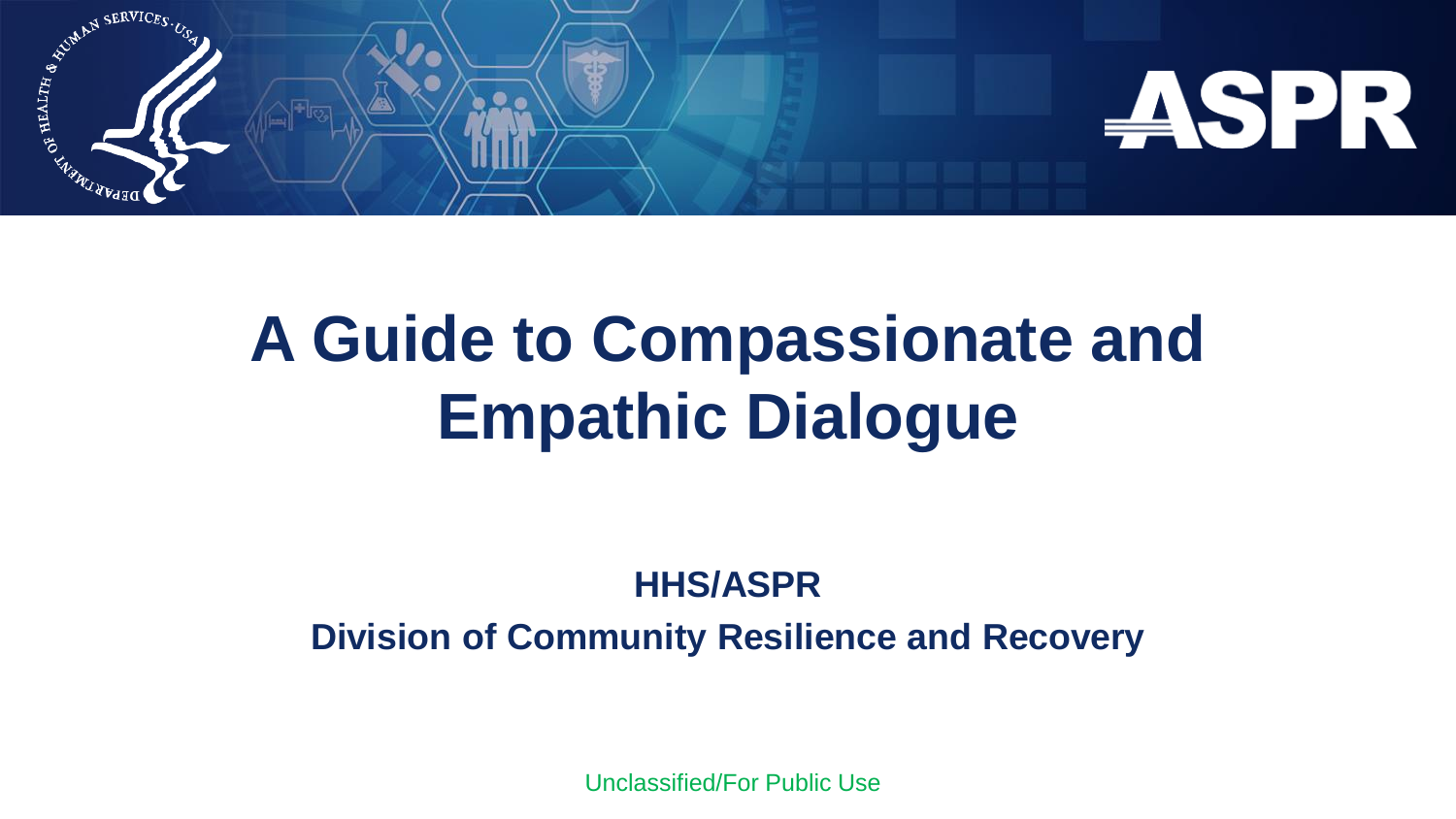## **Disclaimer**

**The views, opinions, and/or findings expressed are those of the author and should not be interpreted as representing the official views or policies of the U.S. Department of Health and Human Services or the U.S. Government.**

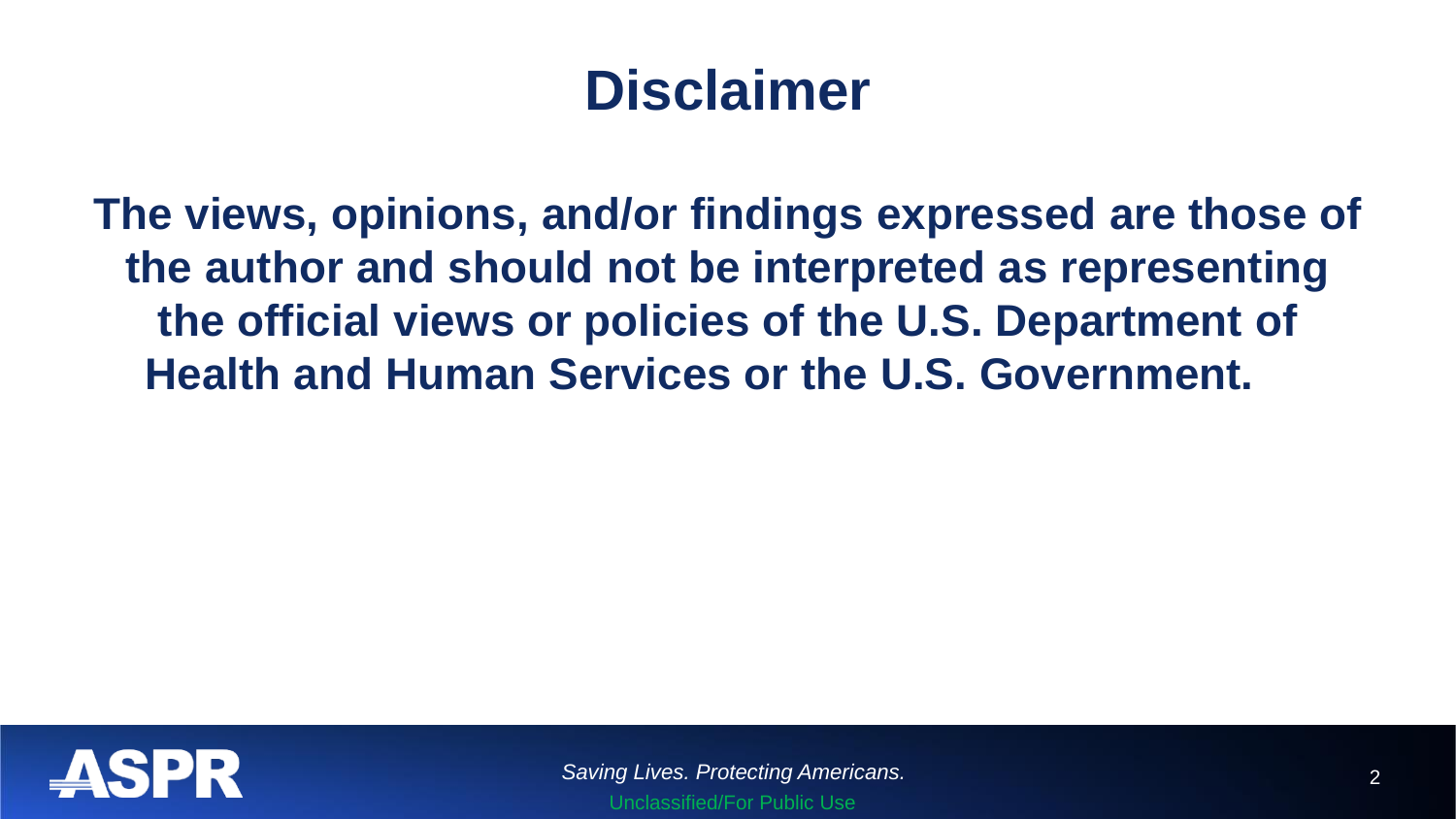

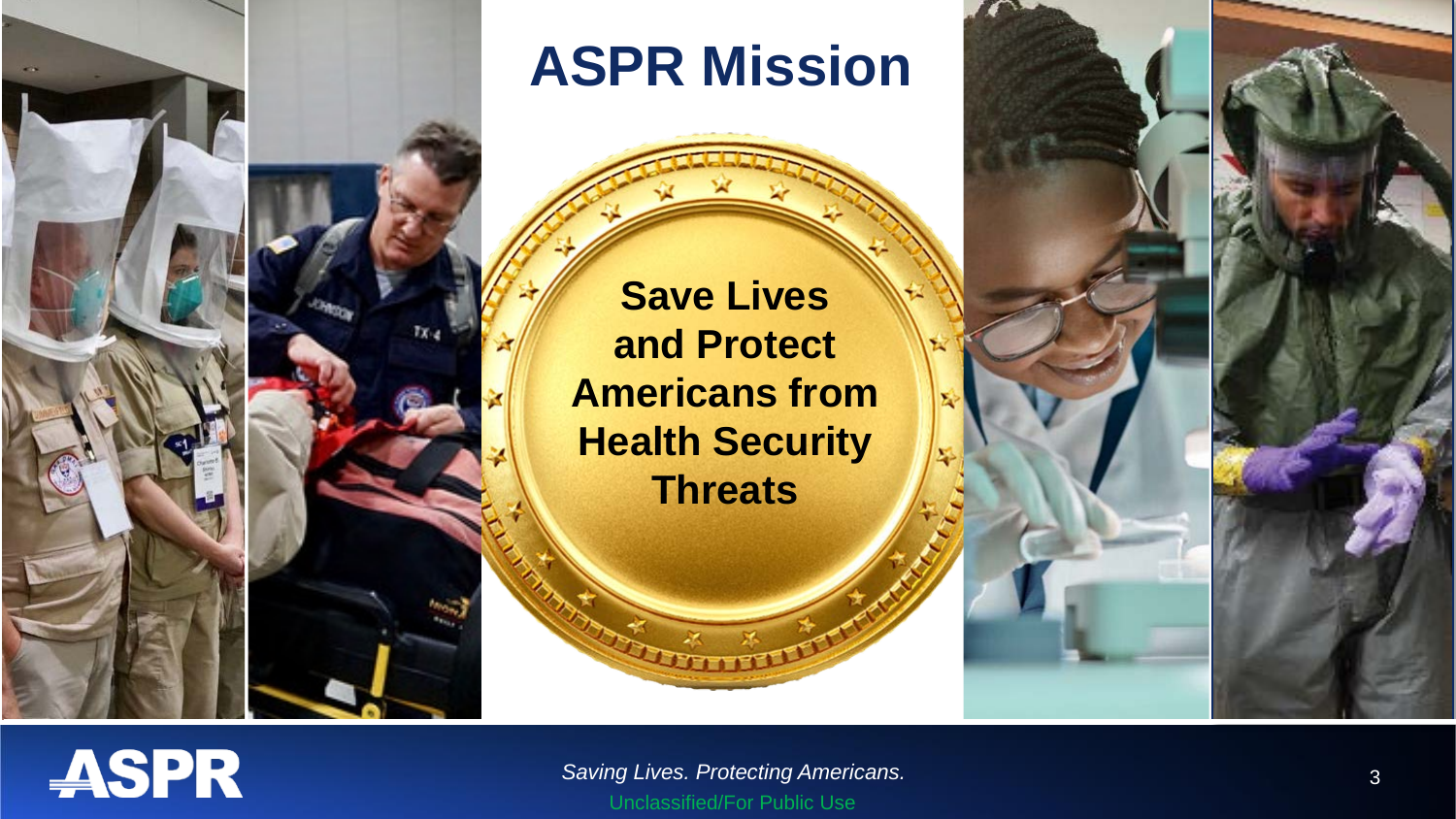## **Introduction**

During the Hurricane Maria recovery efforts, the Department of Health and Human Services, Office of the Assistant Secretary for Preparedness and Response (HHS/ASPR) identified that our stakeholders were overwhelmed, distressed, anxious and experiencing cumulative stress, due to the multiple emergency scenarios they were facing.

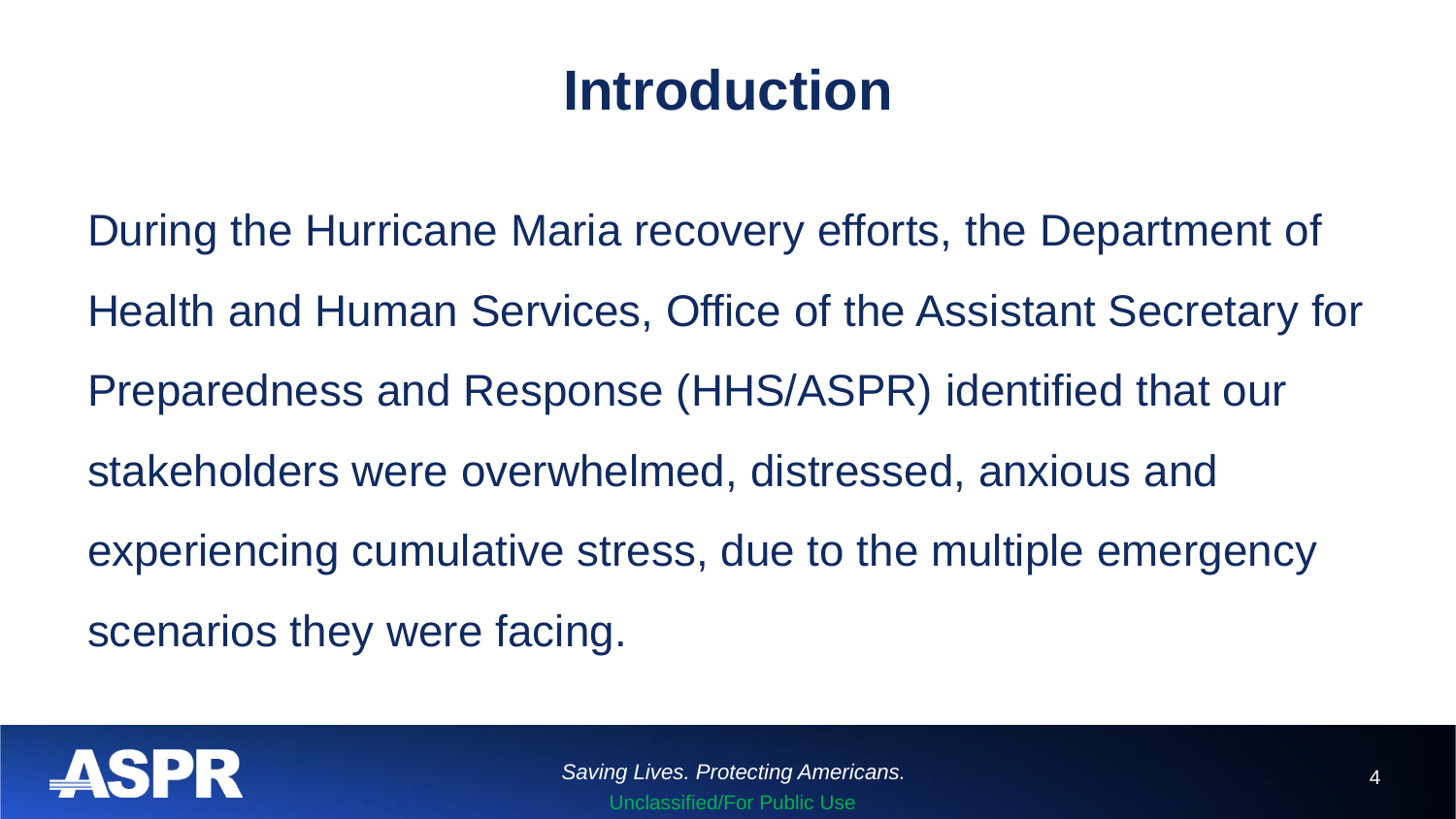## **Objectives**

- Support long-term sustainability, to better understand the effects of cumulative stress and trauma after a disaster.
- To provide first responders with skills on assertive communication, selfcontrol, and relaxation through a psycho-educational approach.
- **Promote a compassionate and empathic engagement with stakeholders.**
- **Provide available resources in other areas like self-care, stress** management and resiliency for the responder's personal use.

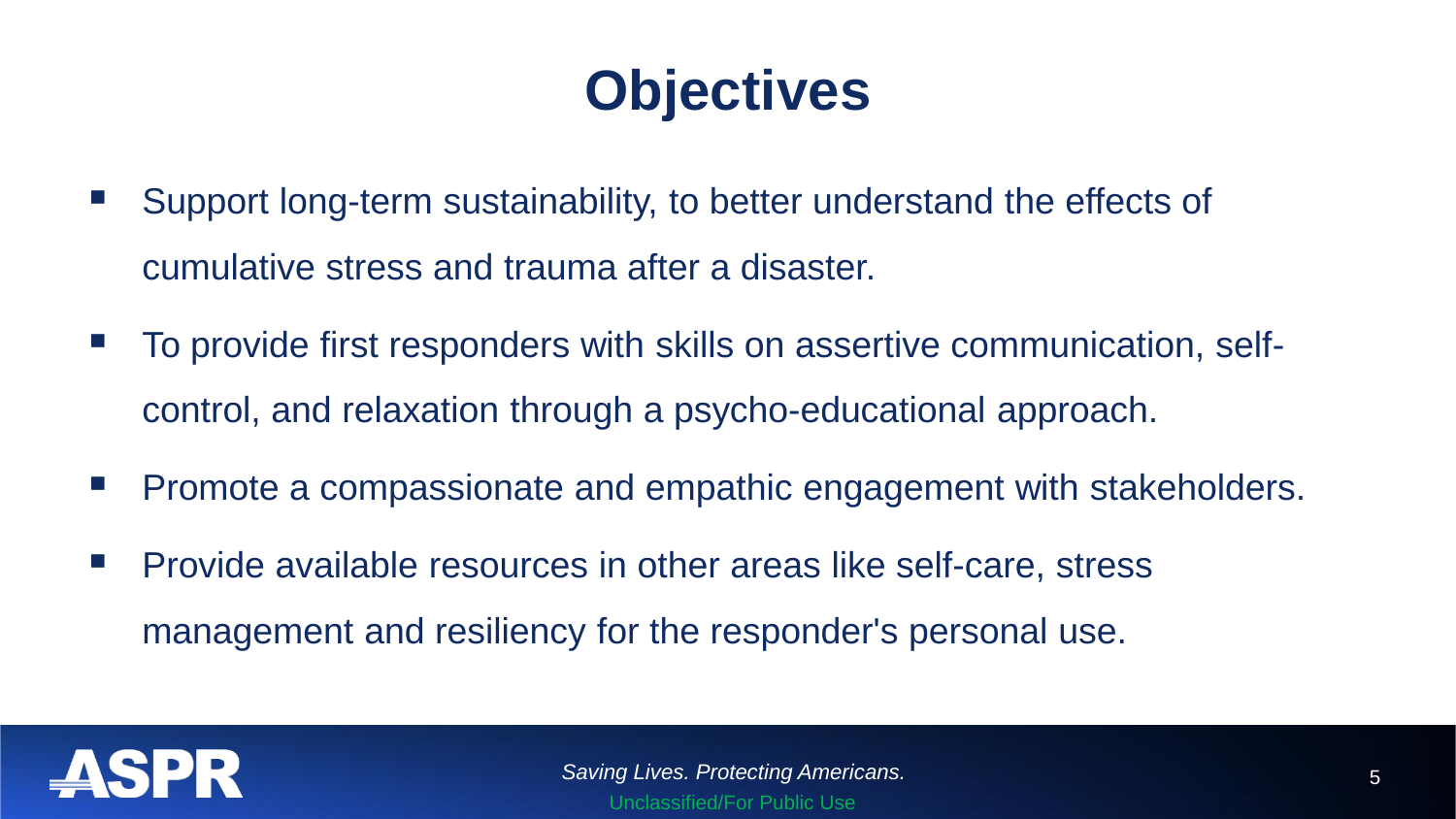## **Polling the audience**

- Do you have any of the following courses:
	- Psychological First Aid (PFA) (Yes/No)
	- Mental Health preparedness training (Yes/No)
	- Self-Care for responders or health workers (Yes/No)
	- Crisis Intervention (Yes/No)

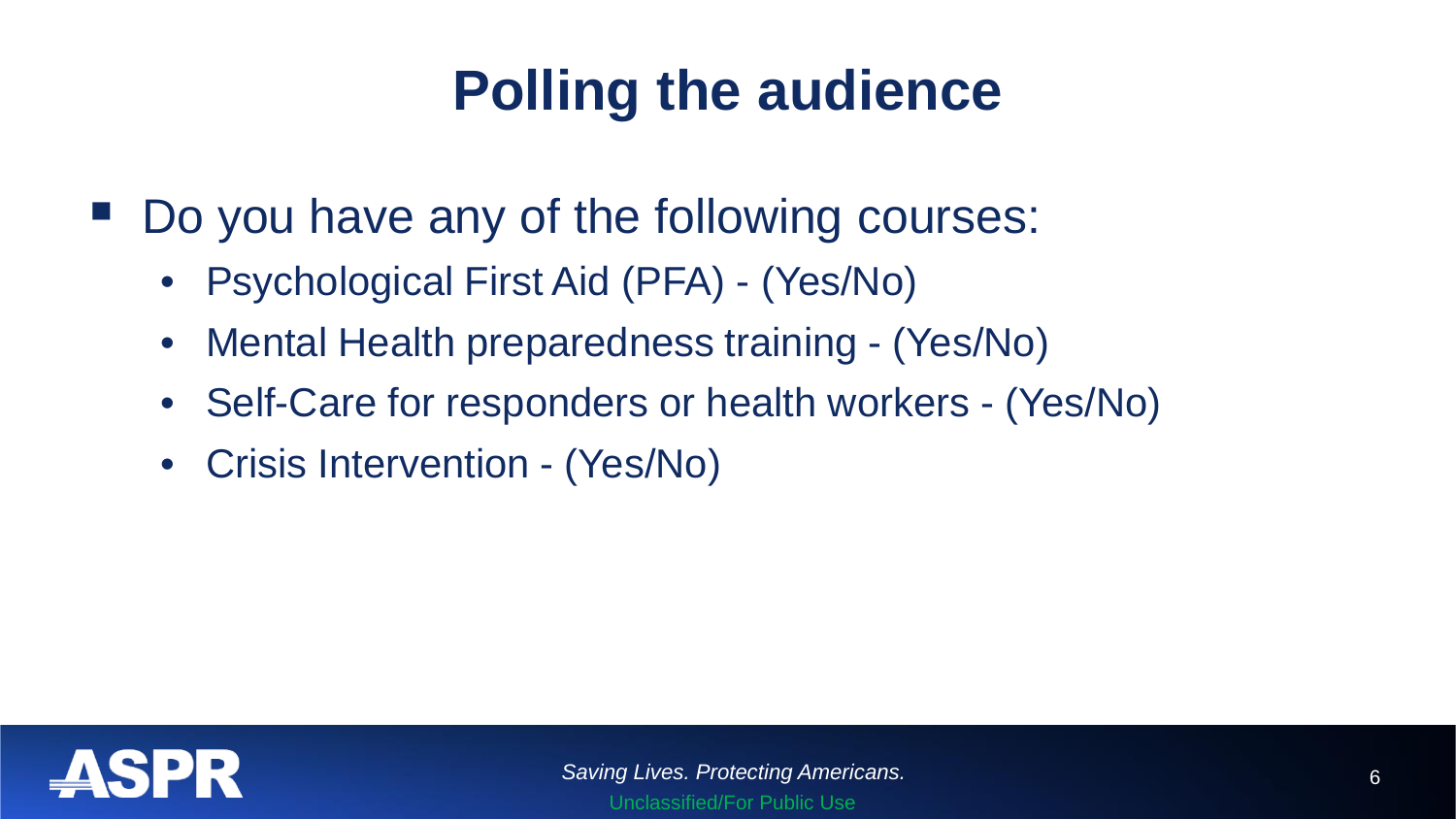## **Activity 1**



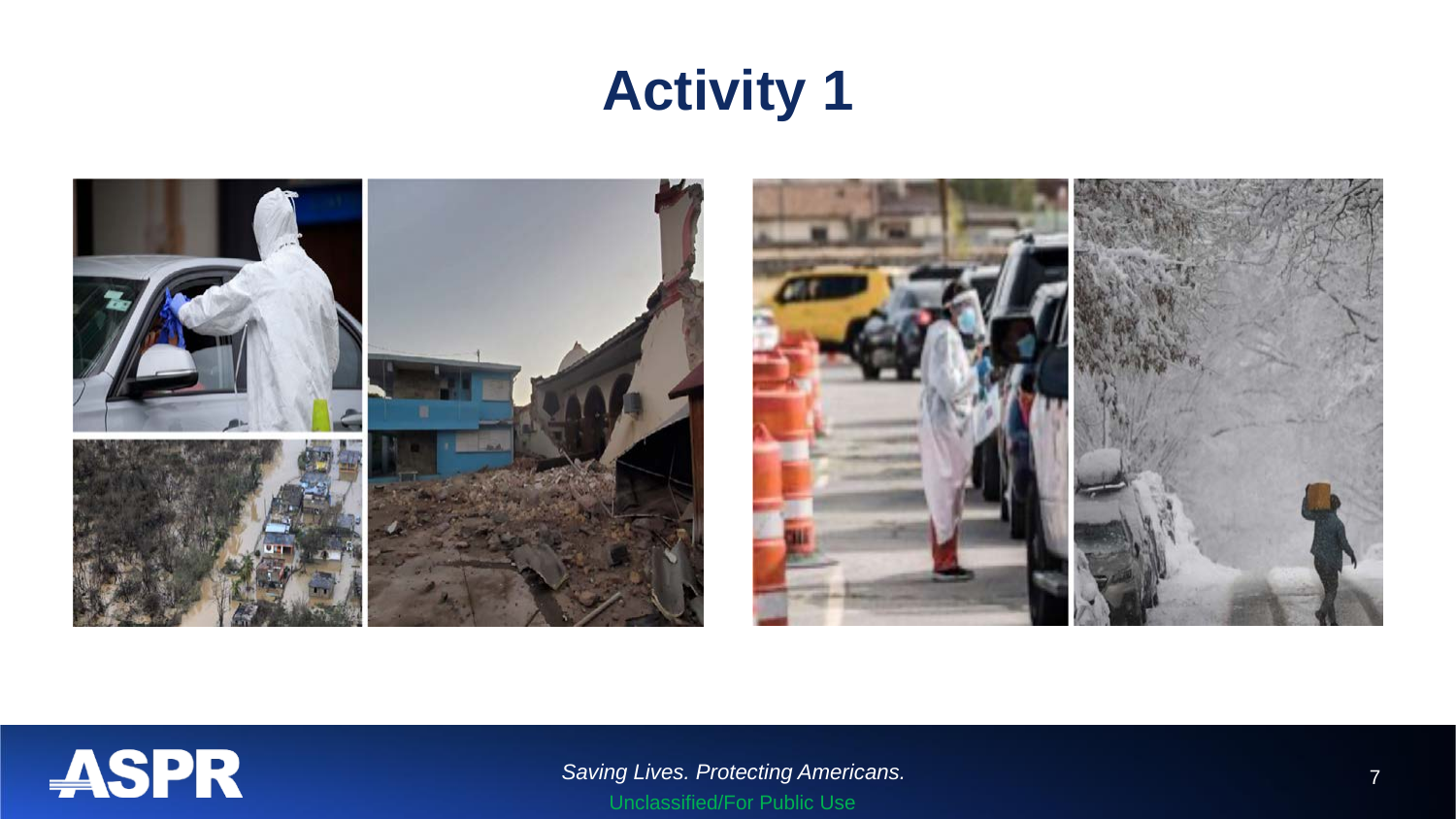## **Case Study**

A responders cadre visited the offices of a municipality a month after a swarm of earthquakes occurred, which caused great losses in that community. As they communicate with the point of contact, they noticed that as soon as he began to talk with them, he was crying, exhausted, hopeless, only talking about the earthquakes and how emotionally affected he was. It becomes difficult for the team to explain the purpose of their visit.

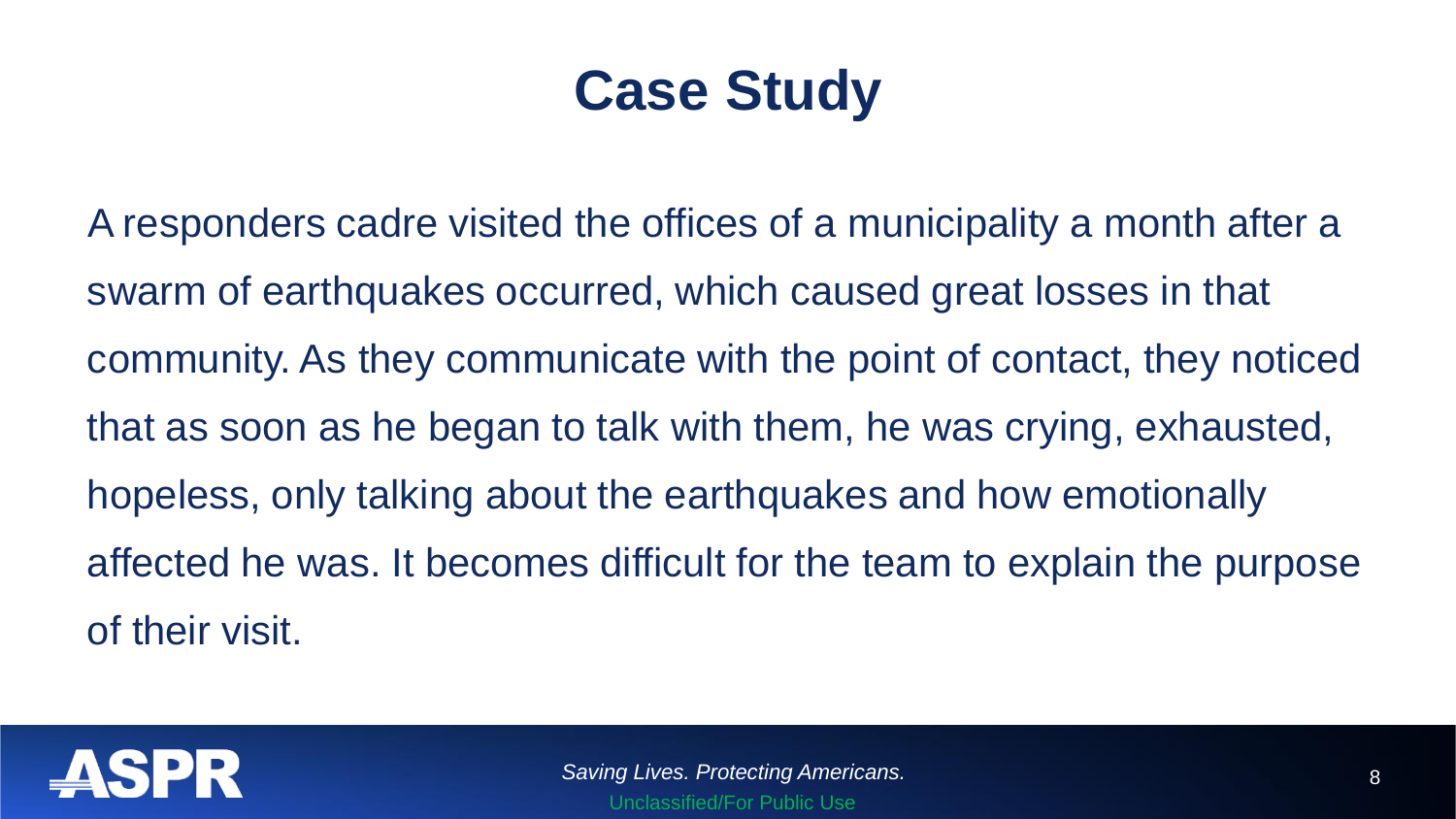## **Emotional Phases of a Disaster**

According to *SAMHSA,* the reactions that an individual or a community tends to have followed a disaster are usually consistent.

- Phase 1: Pre-Disaster
- Phase 2: Impact
- Phase 3: Heroic
- Phase 4: Honeymoon
- Phase 5: Disillusionment
- Phase 6: Reconstruction

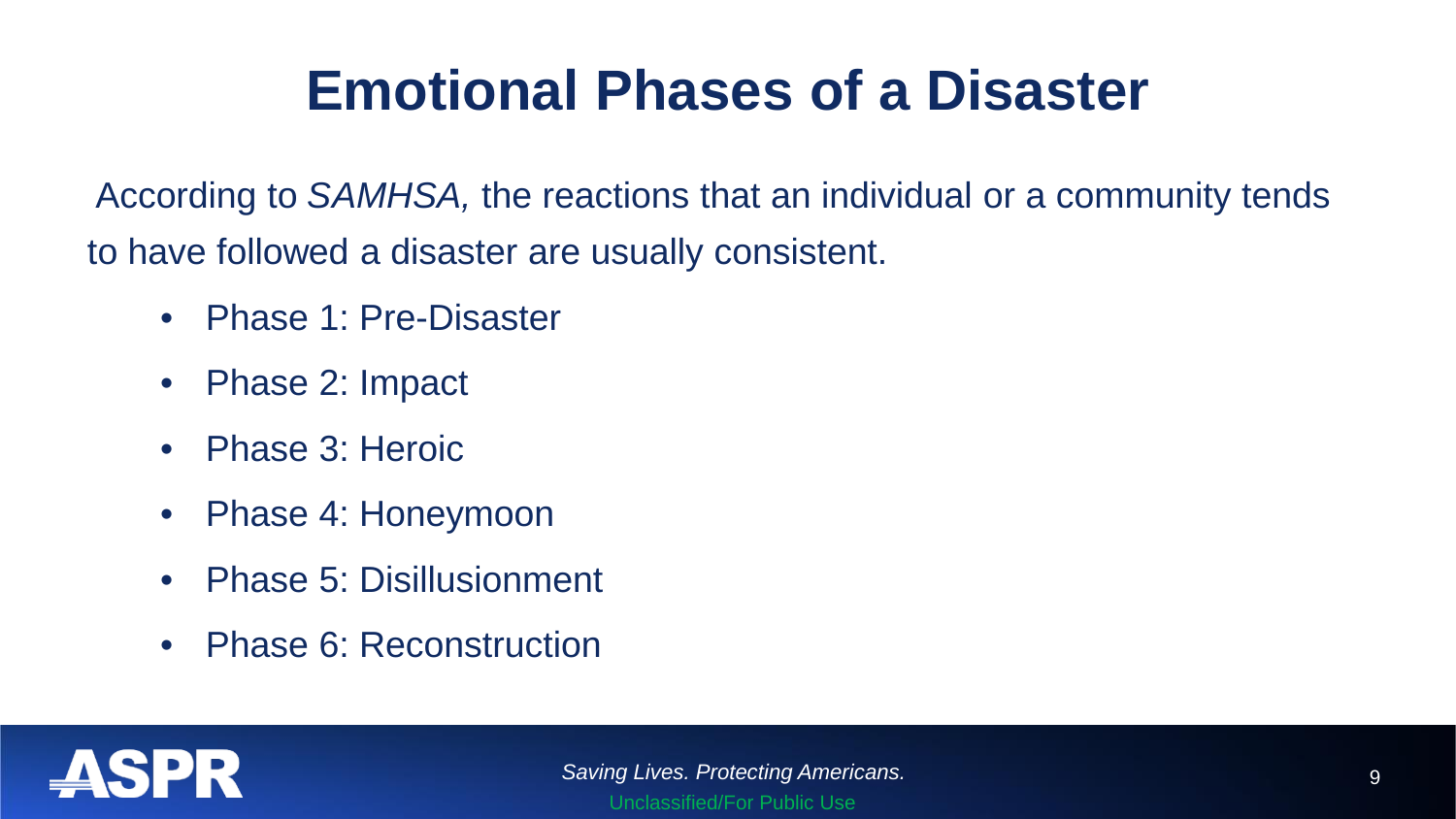## **Emotional Phases of a Disaster (cont.)**





**Saving Lives. Protecting Americans.** 10 and 10 and 10 and 10 and 10 and 10 and 10 and 10 and 10 and 10 and 10 and 10 and 10 and 10 and 10 and 10 and 10 and 10 and 10 and 10 and 10 and 10 and 10 and 10 and 10 and 10 and 10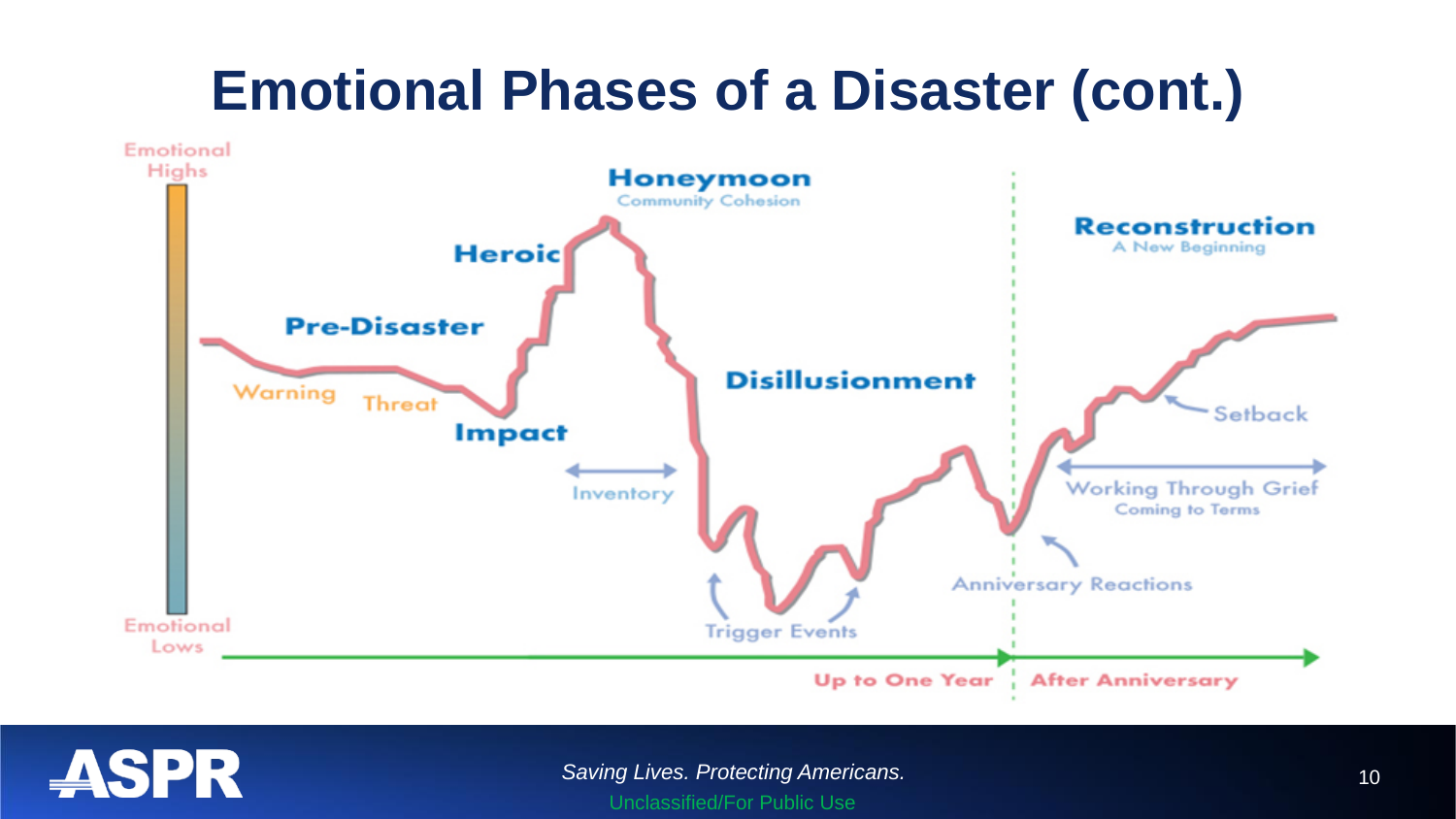

## **Steps:**

#### How to Develop a Compassionate and Empathic Dialogue

**Step 1:** Support long-term sustainability, to better understand the Effects of Cumulative Stress and Trauma After a Disaster.

**Step 2: Promote a Compassionate and Empathic Engagement with** Stakeholders.

**Step 3:** Provide available resources in other areas like self-care, stress management, and resiliency for the responder's personal use.

Unclassified/For Public Use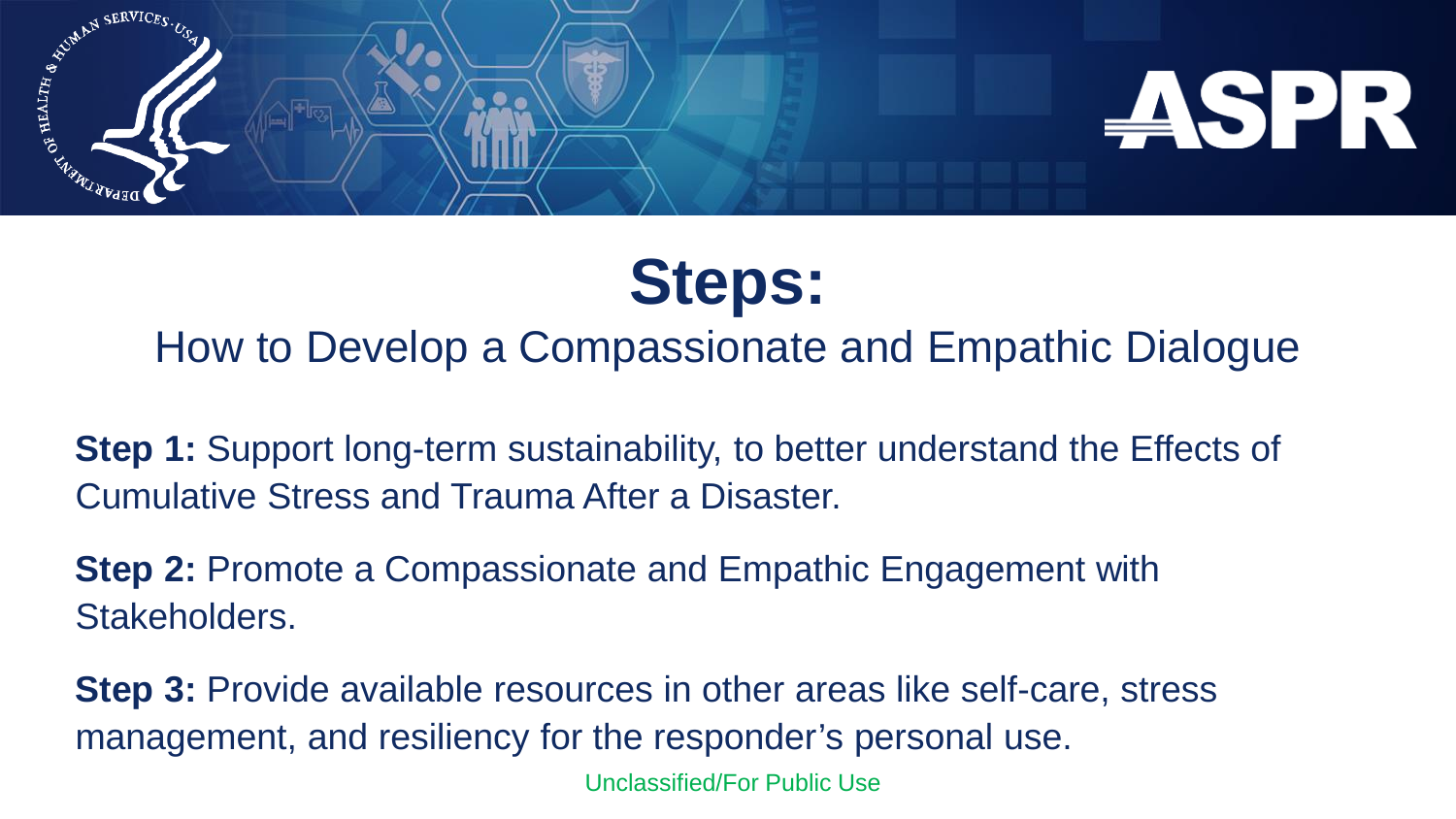

# **Step 1:**

## *Support Long-Term Sustainability, to Better Understand the Effects of Cumulative Stress and Trauma After a Disaster*

Unclassified/For Public Use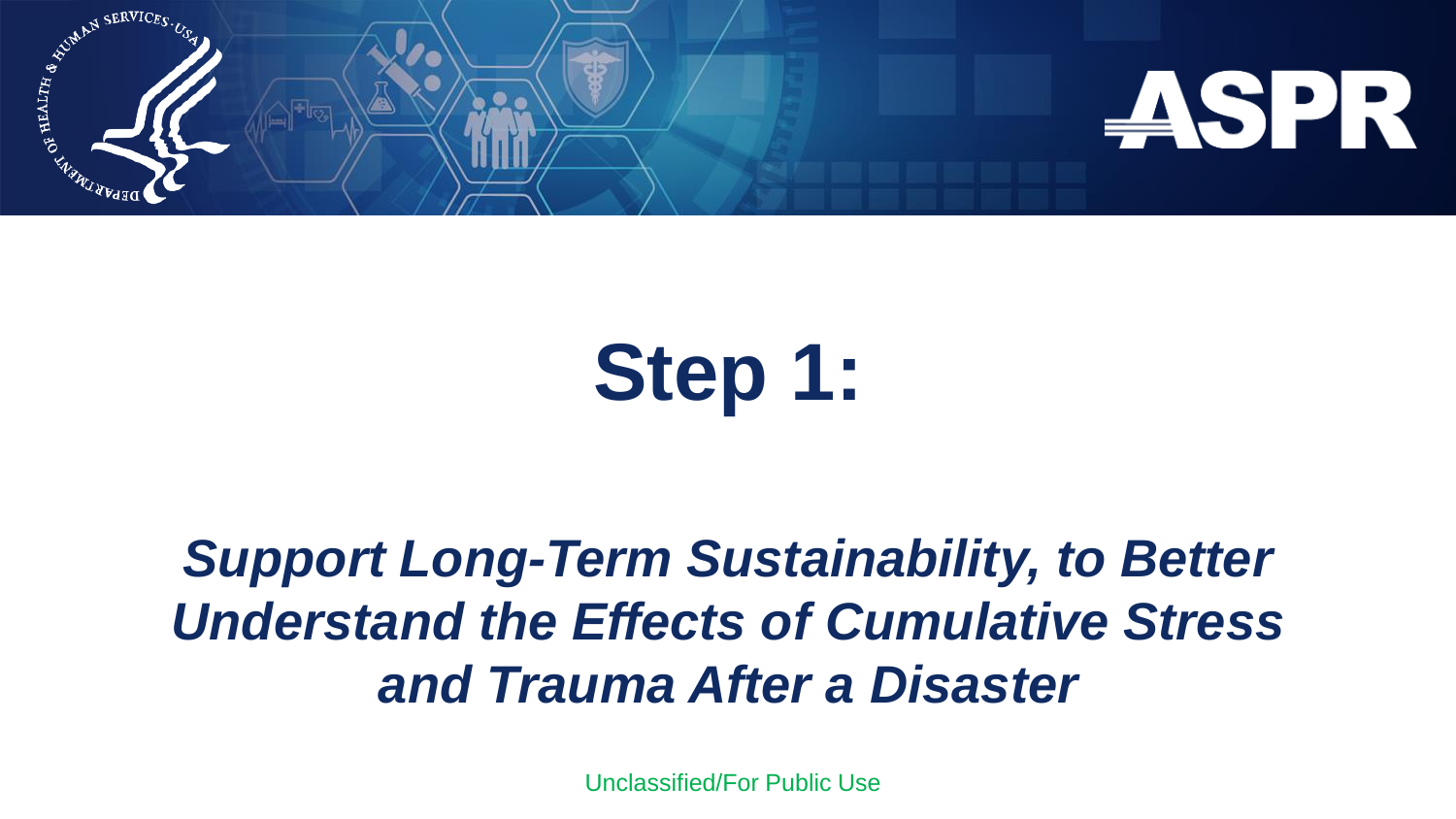## **Cumulative Stress**

## **Definition**

• Period in which a person experiences an accumulation of emotions after exposure to prolonged stressful or traumatic situations that have not been addressed.

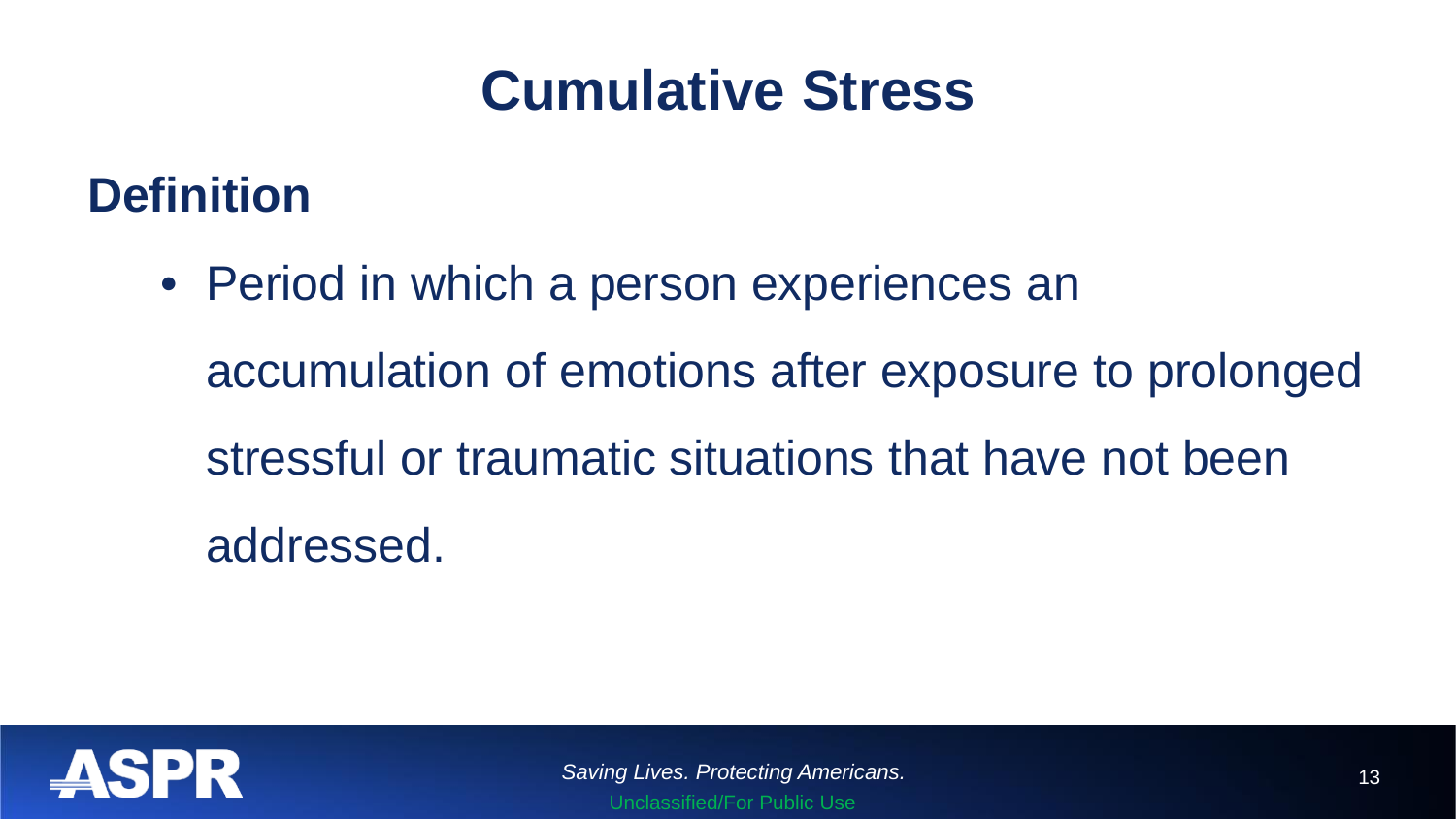## **Cumulative Stress (cont.)**

### **Risk factors**

- Accumulation of emotions
- Exposure to prolonged stressful or traumatic situations
- Work stress
- Anxiety
- Low socio-economic status
- Depression

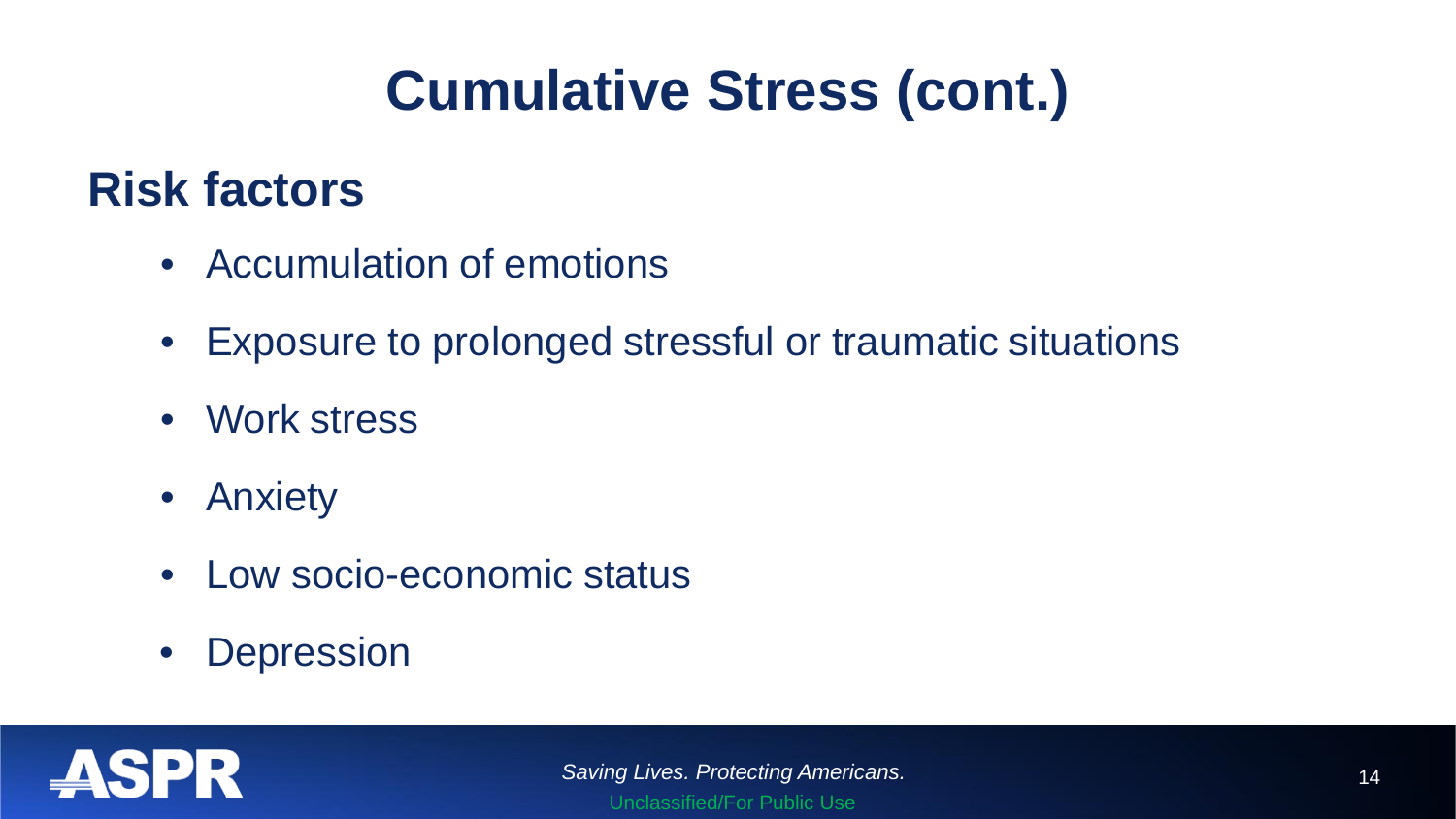## **Stress vs Cumulative Stress**

| <b>Stress</b>                 | <b>Cumulative Stress</b>                                      |
|-------------------------------|---------------------------------------------------------------|
| <b>Normal reaction</b>        | Accumulation of emotions                                      |
| Life demands                  | Prolonged stressful events                                    |
| Necessary for survival        | Situations that have not been<br>addressed                    |
| Positive and negative effects | Negatives effects on health,<br>performance and relationships |

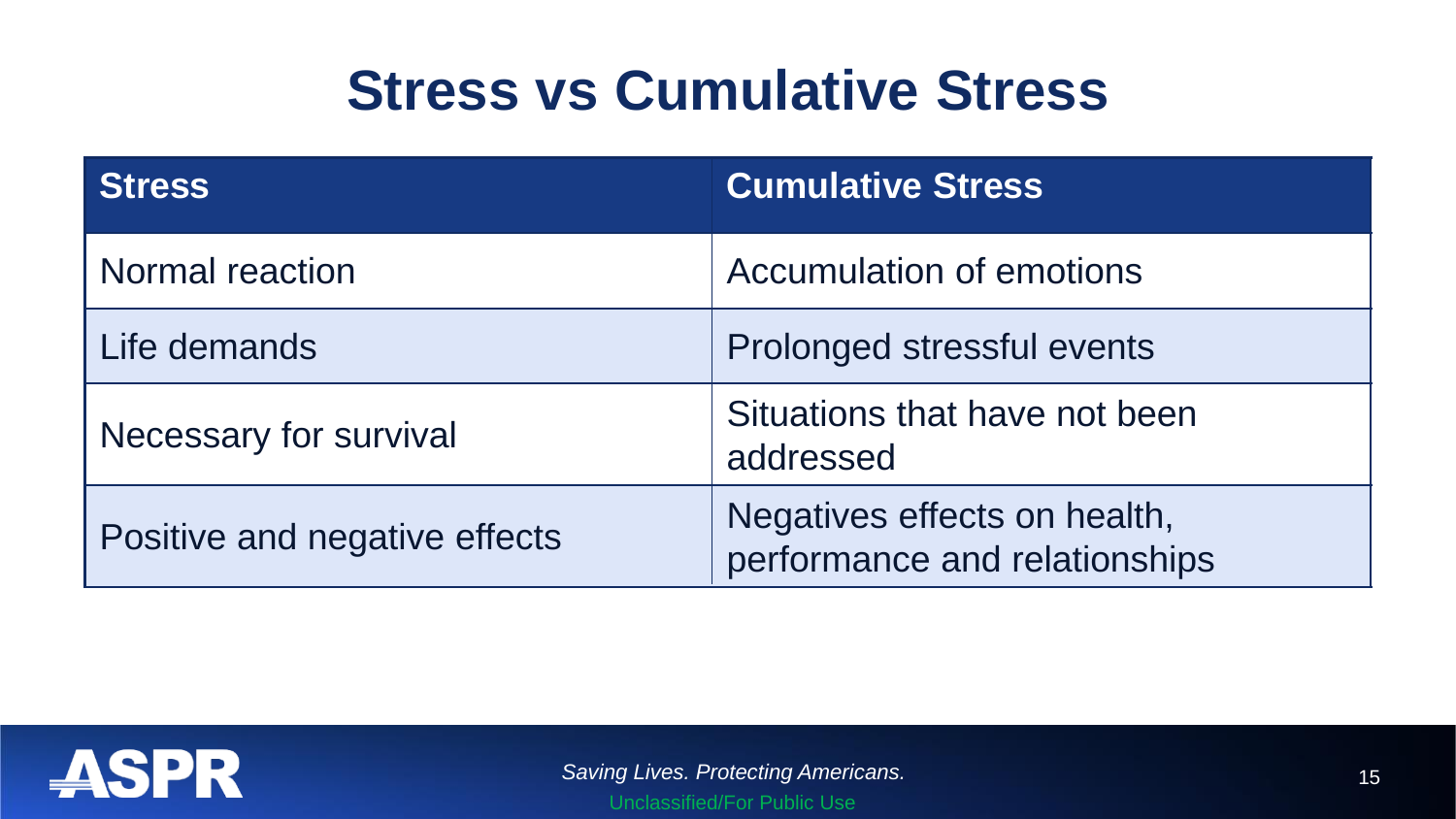## **Trauma**

## **Definition**

• Trauma is defined as suffering or witnessing events in which there is actual or threatened "death, serious injury, or violence" (APA, 2017).

First responders are exposed to deal with many situations which includes stressful events that can impacts their daily functioning.

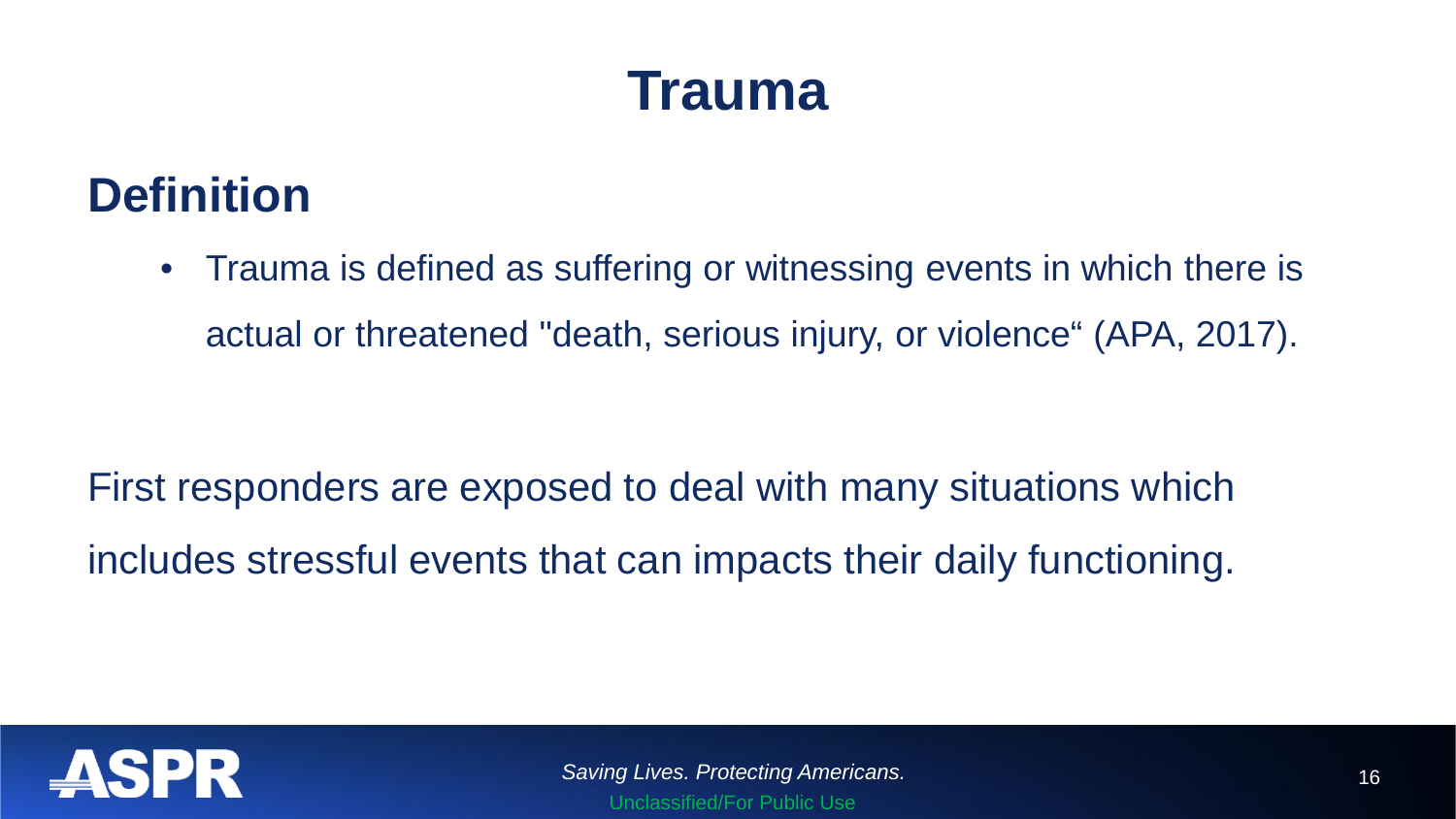## **Effects of Cumulative Stress and Trauma after a Disaster**

- Disasters can carry a greater risk of negatively affecting the emotional health of the entire population and services providers.
- **Essential workers** are more likely to report symptoms of anxiety or depressive disorder, starting or increasing substance use, and suicidal thoughts.

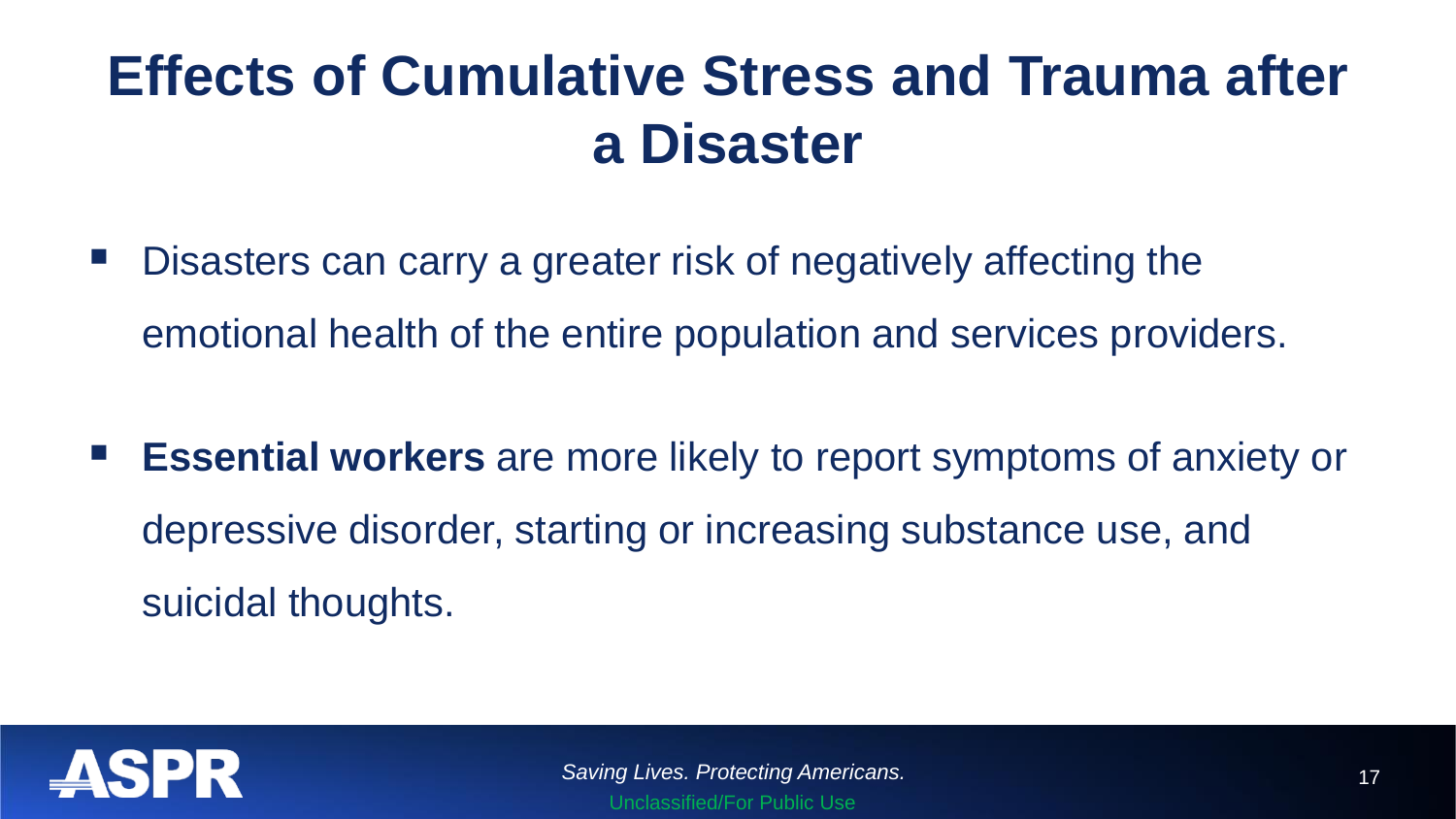## **Effects of Cumulative Stress and Trauma after a Disaster**

- Along with the social and economic losses, the individuals and communities experience mental instability which might precipitate anxiety, and depression in the population.
- The tropical cyclones, earthquakes, terrorism, pandemics, floods, and wildfires, carry the higher incidence of emotional burden in the population.

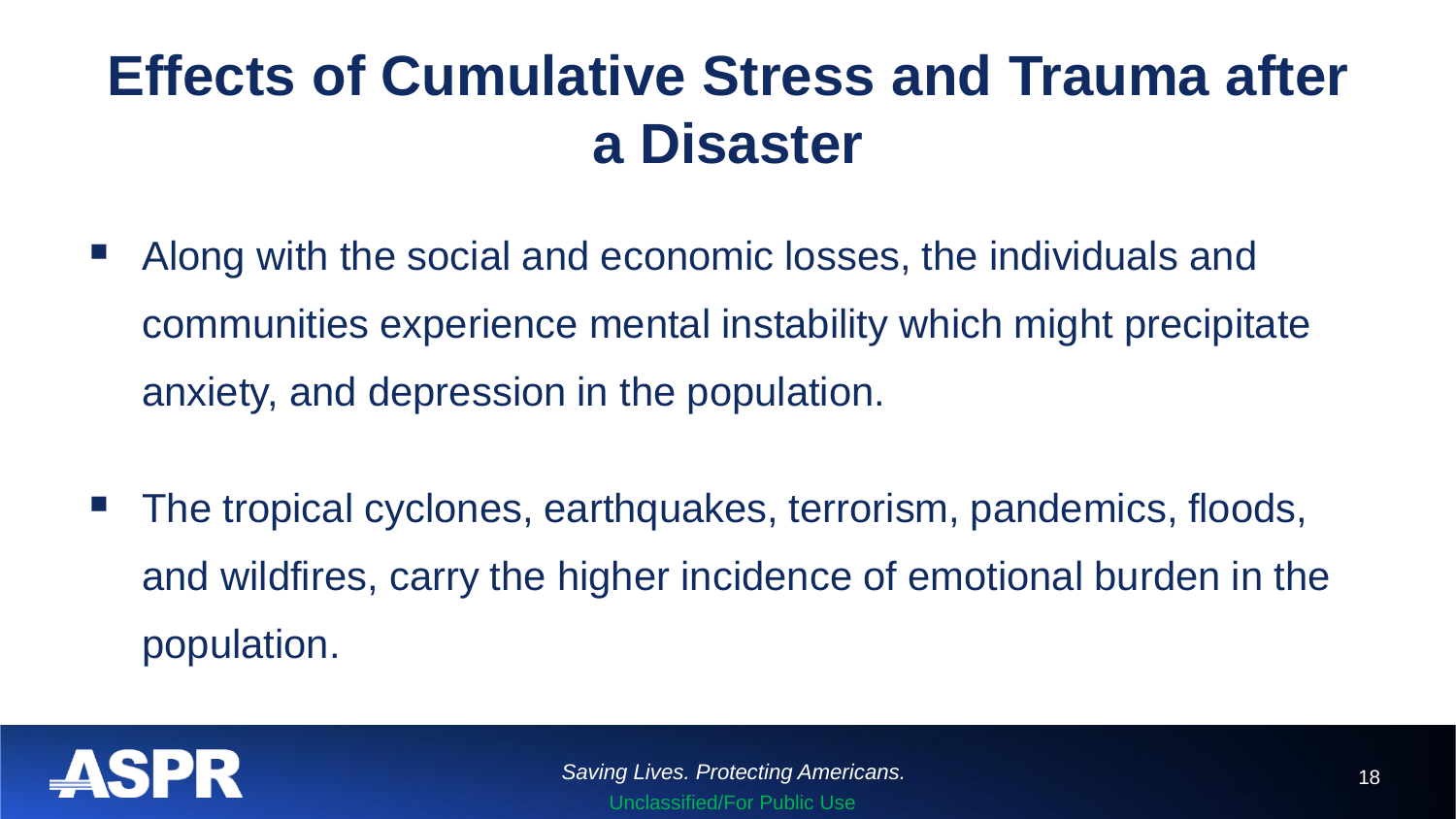

# **Step 2:**

## *Promote a Compassionate and Empathic Engagement with Stakeholders*

Unclassified/For Public Use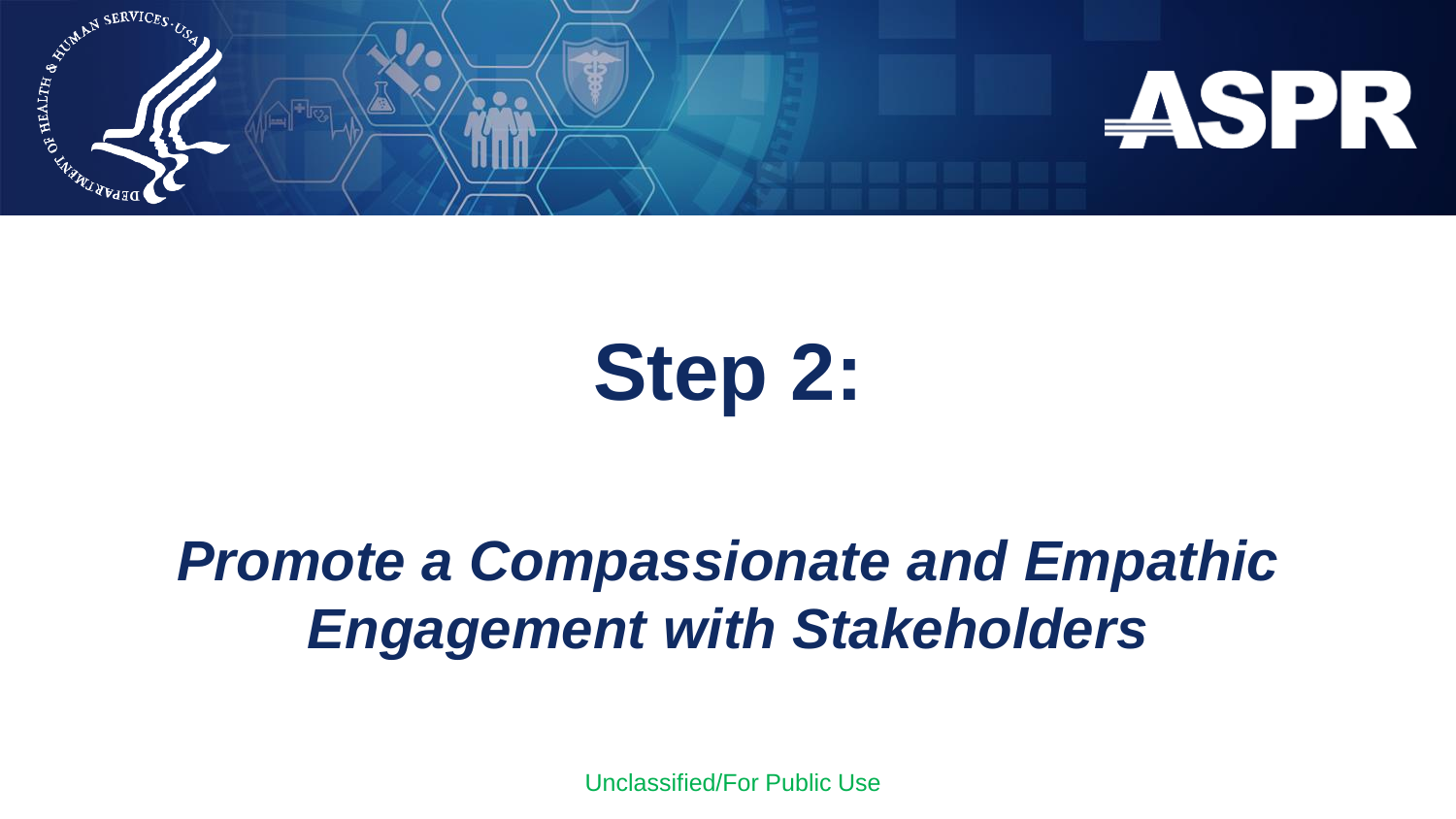

## **Question:**

## What is the difference between being **empathic**  and being **compassionate**?



*Saving Lives. Protecting Americans.* 20 Unclassified/For Public Use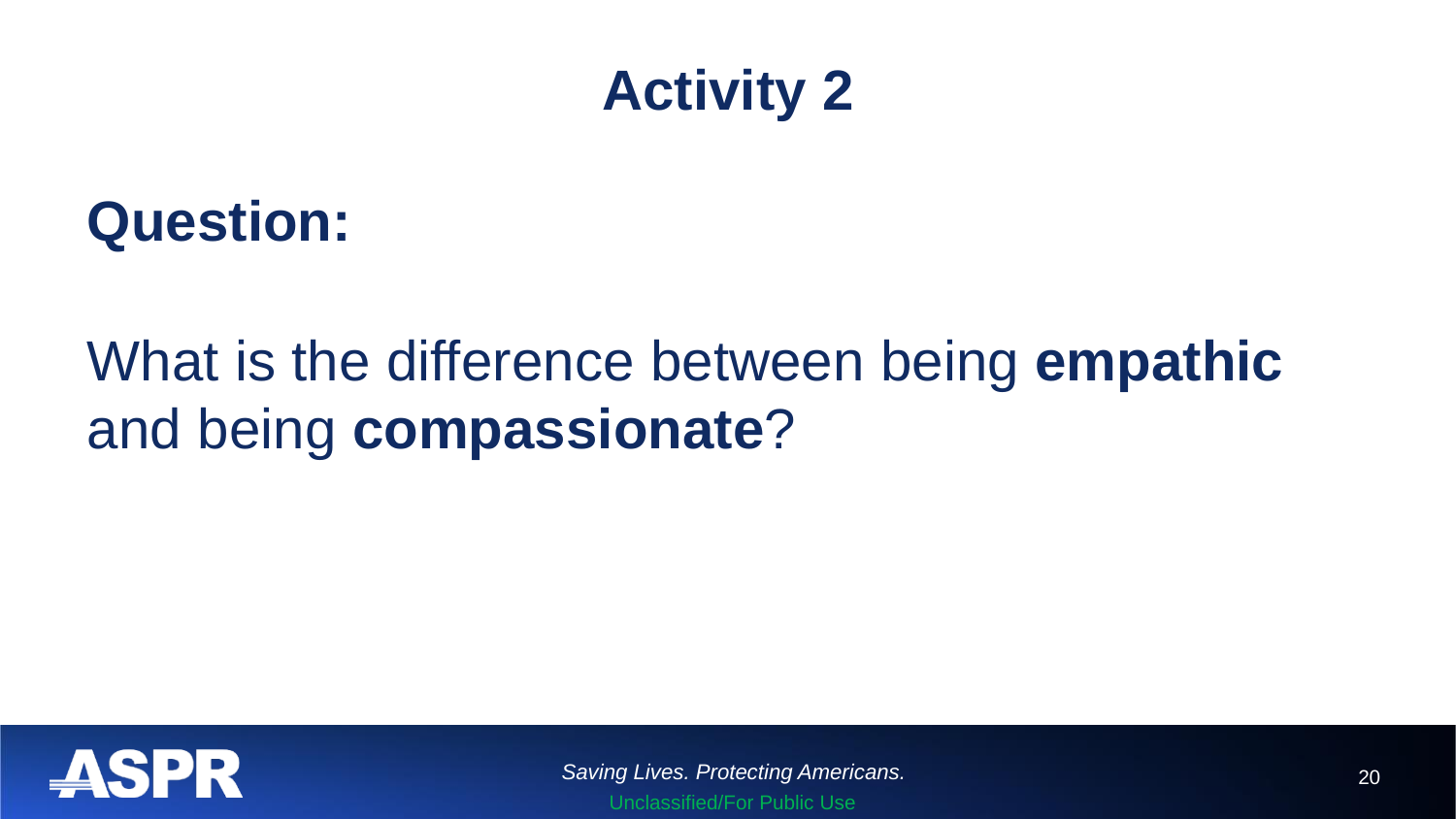## **Key Conversational Concepts**

#### *Active listening*

• promotes productive conversation. Not merely listening to the other person but focusing on the message the individual is communicating.

#### *Compassion*

• A human value that combines empathy and understanding for the suffering of others. A desire to help or comfort that person.

#### *Empathy*

• The awareness of other people's feelings, needs, and problems, and the capacity to respond to them and express that we have understood.

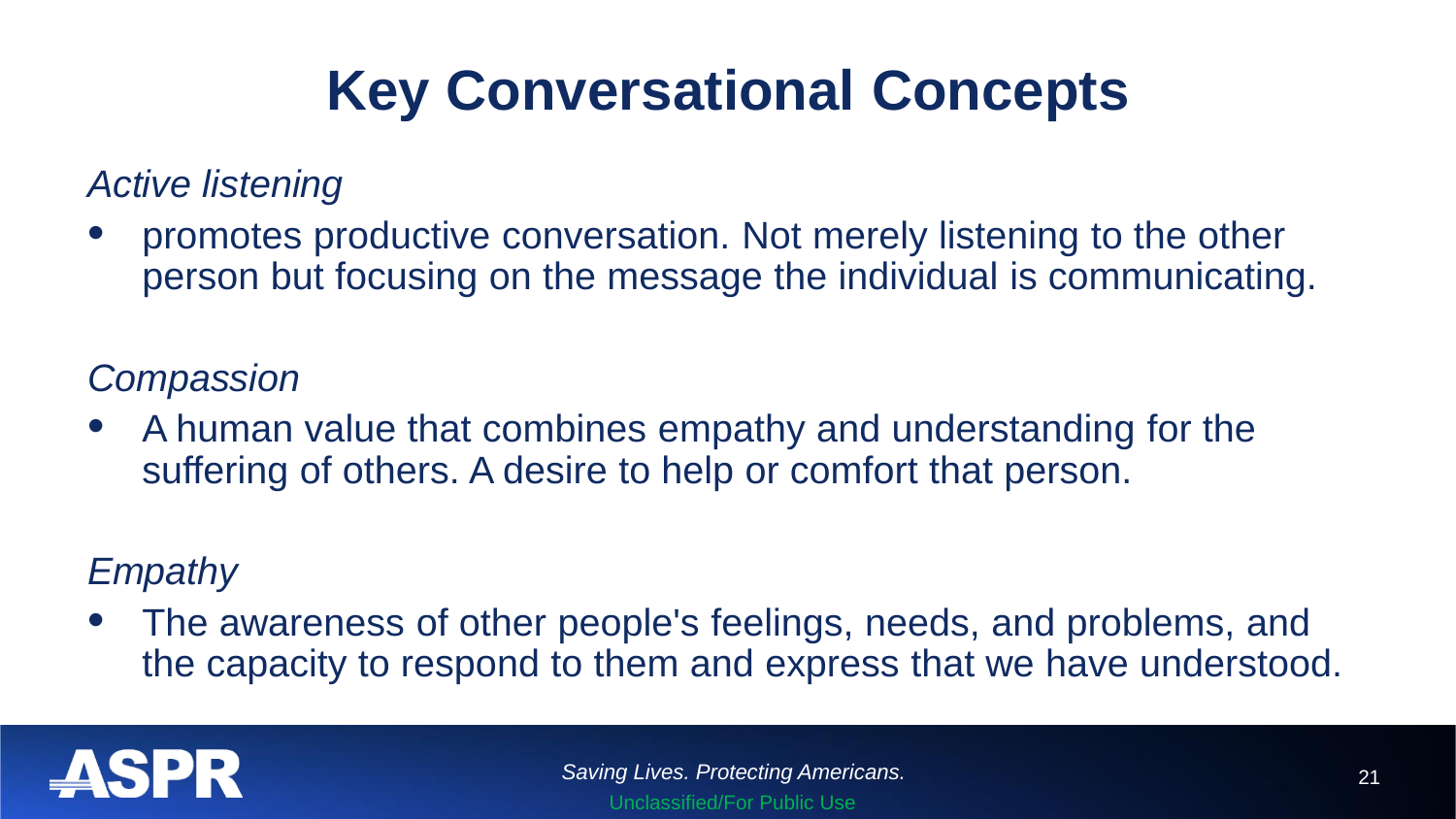## **Key Conversational Concepts (cont.)**

- When interacting with those that have experienced multiple disasters and emergencies, recognizing significant signs in their behaviors or speech can be the cue to engage with them compassionately.
- Empathic engagement does not necessarily take up more time, and does not overburden the care worker, because the client maintains responsibility for their own problems.

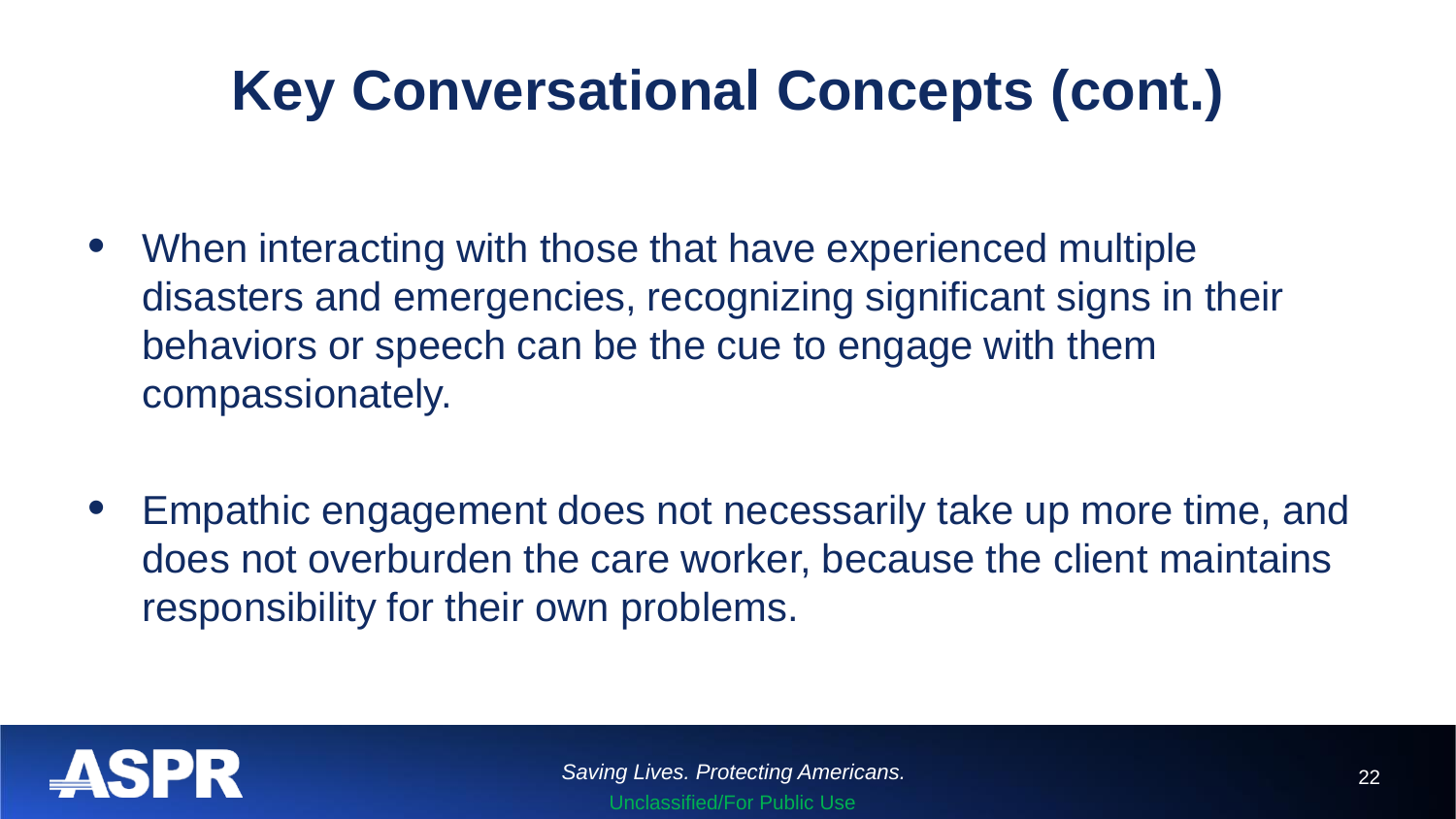## **Steps for Compassionate and Empathic Dialogue**



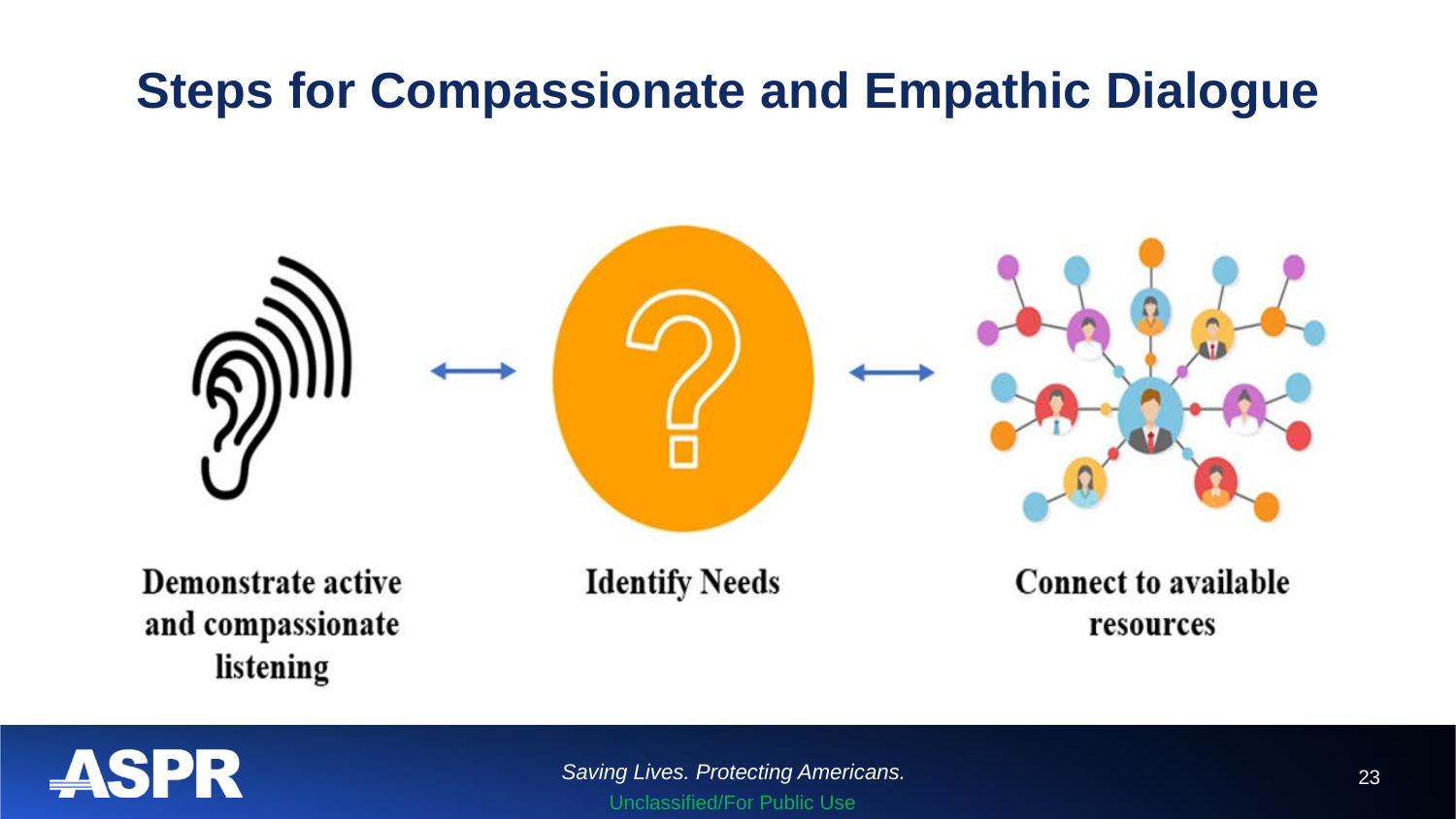## **Do's and Don'ts in Supportive Conversation**

| What to say                            |                             | What not to say                                 |
|----------------------------------------|-----------------------------|-------------------------------------------------|
| "You are not alone; many of us feel    | $\mathcal{L}_{\mathcal{A}}$ | "Don't cry."                                    |
| overwhelmed or anxious."               | $\mathcal{L}_{\mathcal{A}}$ | "You have to do your part."                     |
| "This must be difficult for you."      | $\mathcal{L}_{\mathcal{A}}$ | "You have everything! Others are worse off."    |
| "It's okay to feel tired, sad."        | $\mathcal{L}_{\mathcal{A}}$ | "Put on a brave face."                          |
| "How is your family?"                  | $\mathcal{L}_{\mathcal{A}}$ | "I'm worse off than you, and I'm still here,    |
| Tolerate moments of silence or crying. | working"                    |                                                 |
|                                        | $\mathcal{L}_{\mathcal{A}}$ | "You shouldn't have done that"                  |
|                                        | $\mathcal{L}_{\mathcal{A}}$ | "Before you tell me anything, I think"          |
|                                        | $\mathcal{L}_{\mathcal{A}}$ | Don't interrupt the conversation to engage with |
|                                        |                             | someone else or take another call               |
|                                        | $\mathbb{R}^n$              | Don't tell someone else's story or your own.    |

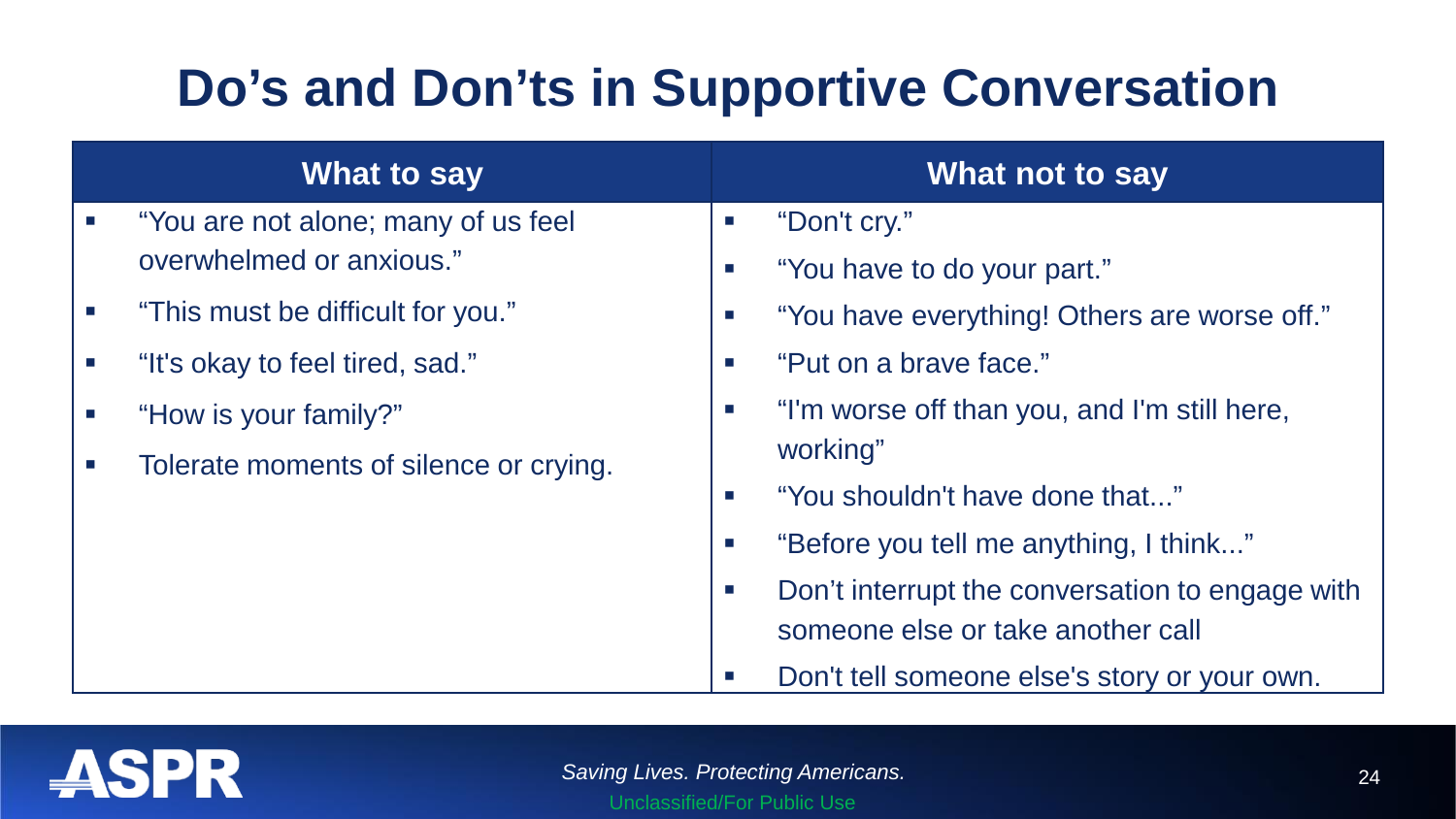## **Do's and Don'ts in Supportive Conversation (cont.)**

- Avoid making judgments
- Listen compassionately to the other person
- Do not interrupt to contribute
- Let the people know that you are present and listening.
- Make a referral if necessary

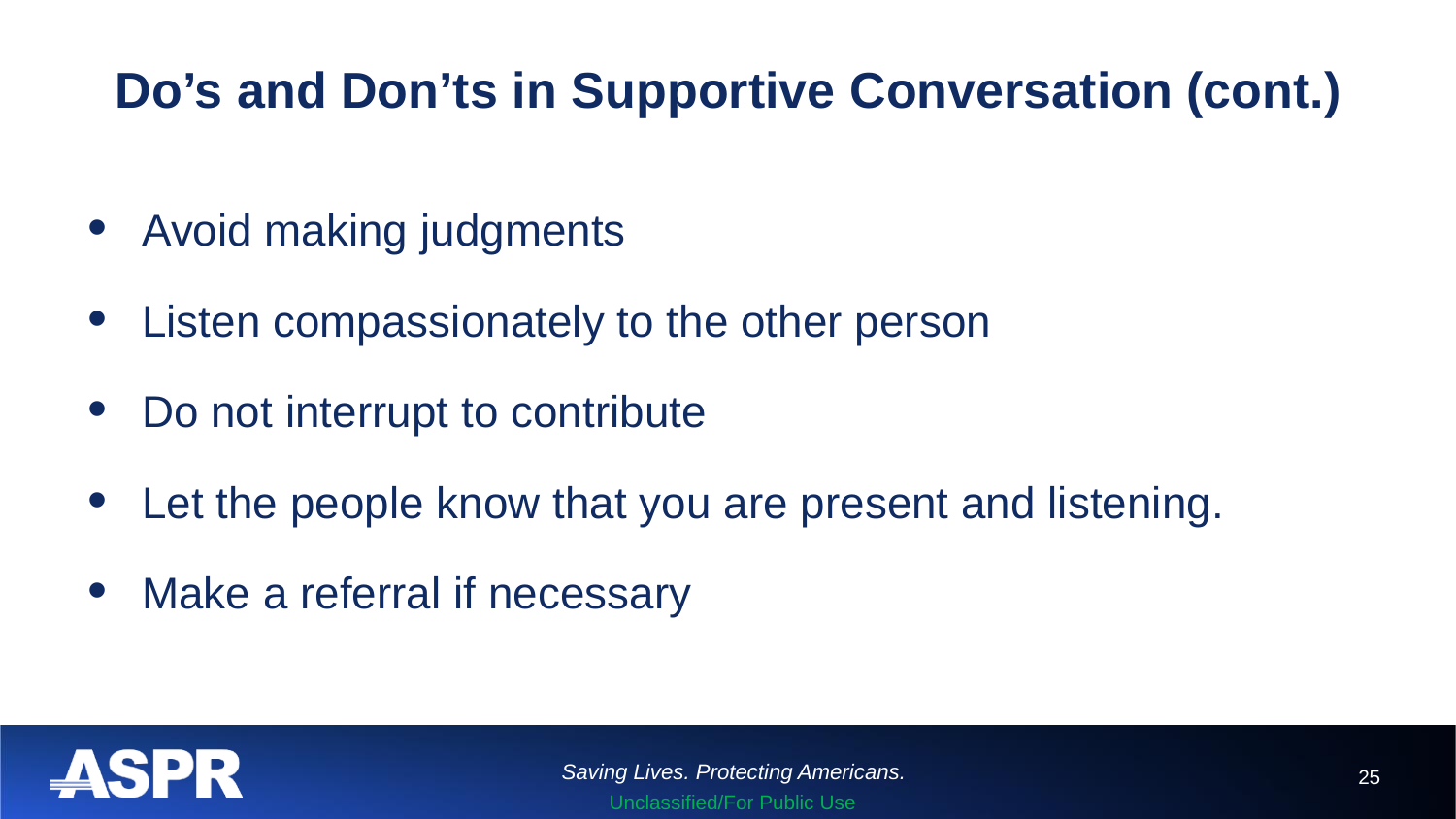## **Communication by Phone or In-Person**

#### **Before the conversation**

- Have your agenda ready
- Try to be accompanied by a co-worker

#### **P** During the conversation

- Show empathy and be patient
- Don't think you can fix it
- Reschedule meeting (if needed)
- Validate the conversation
- Make a referral if necessary

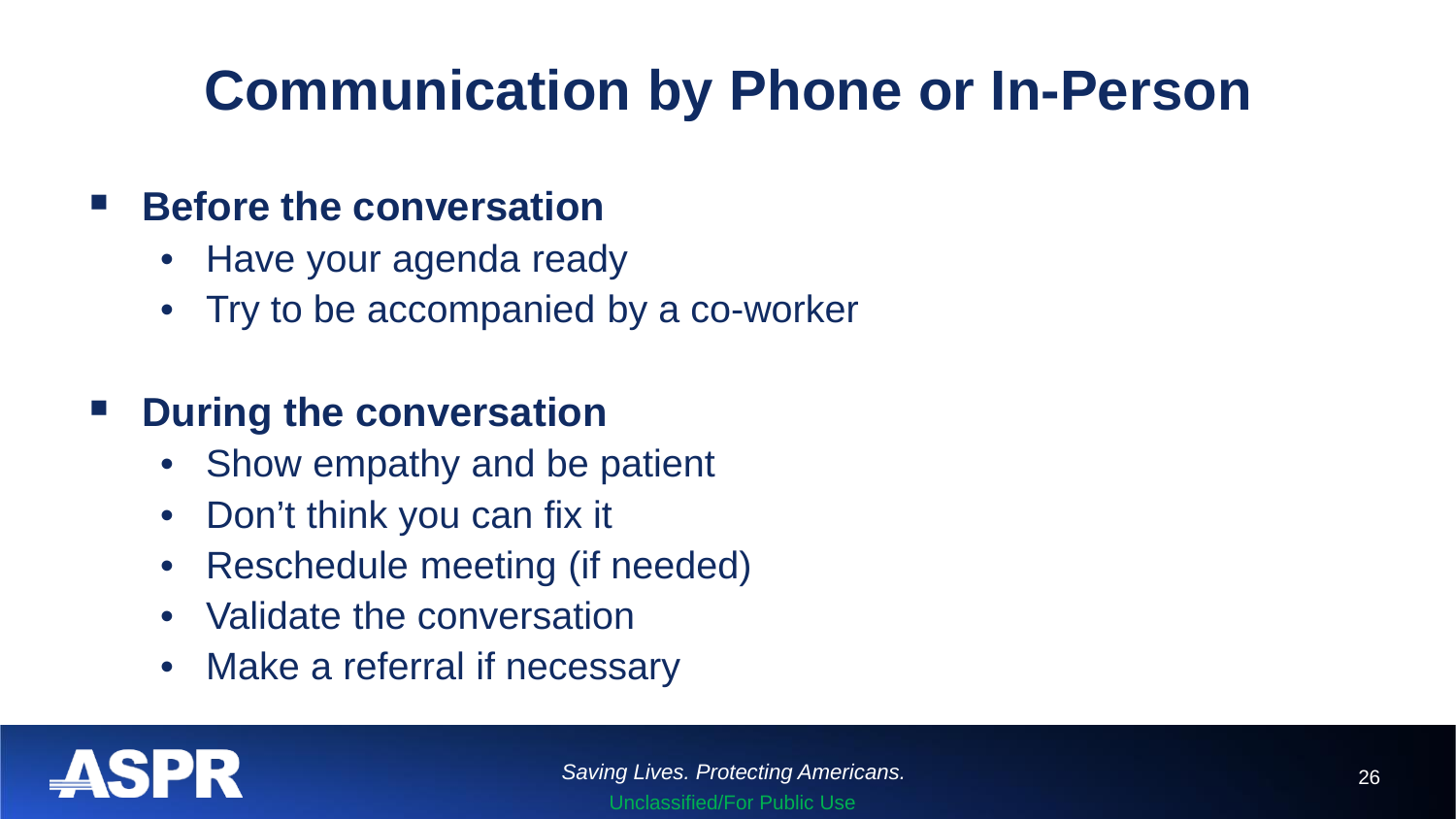## **Communication by Phone or In-Person (cont.)**

### **After the conversation**

- Set boundaries
- Validate any important decisions through emails
- Identify if the person needs extra help and talk to supervisor for support
- Answer back any follow action

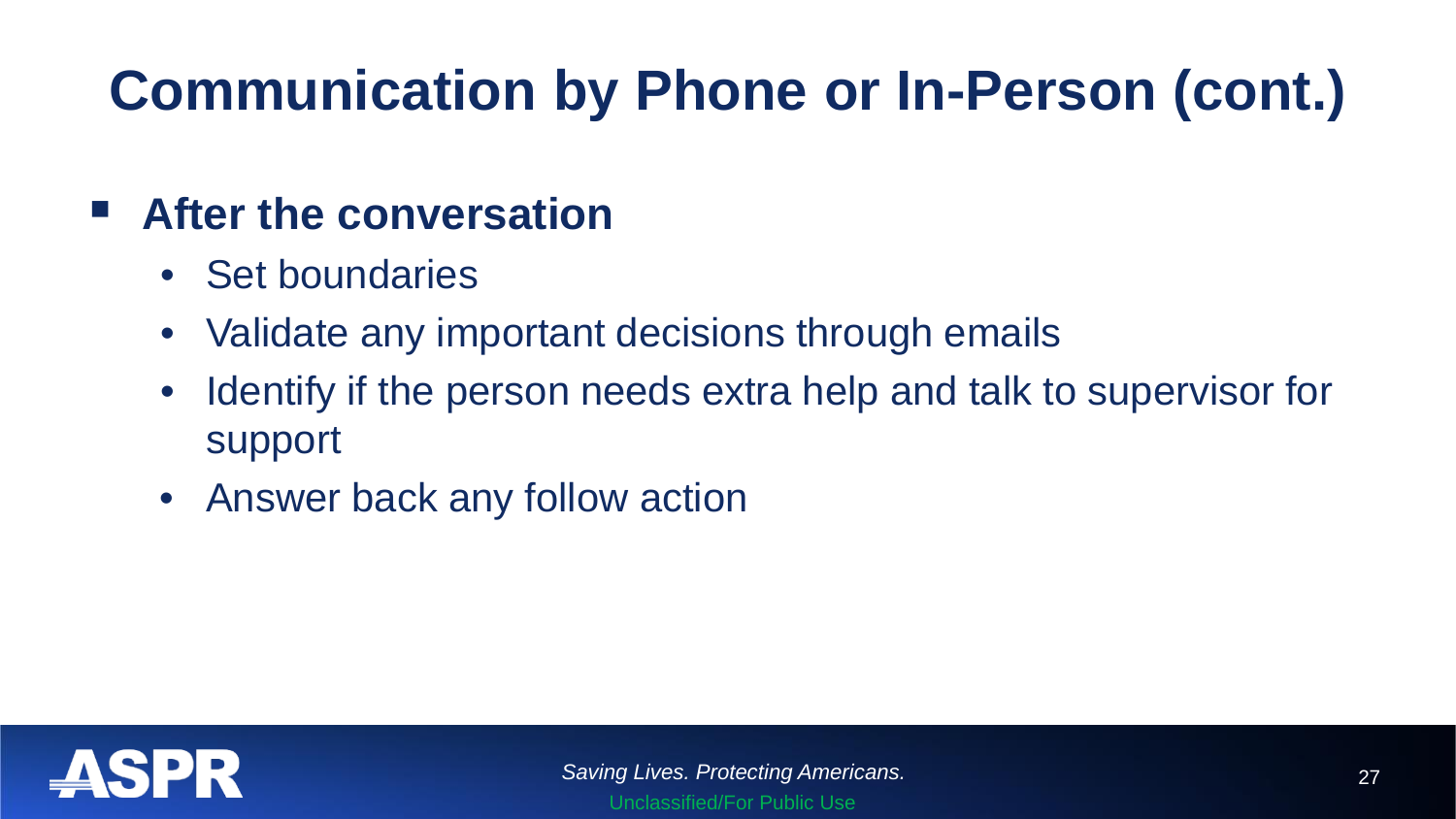## **How to start the conversation?**

#### **Call or visit with a stakeholder or partner**

You can start the conversation with the classic greeting:

*"Hello [their name], you must be very busy responding to everything related to the [emergency], so I appreciate your time. How is everything? How are you and your family?"*

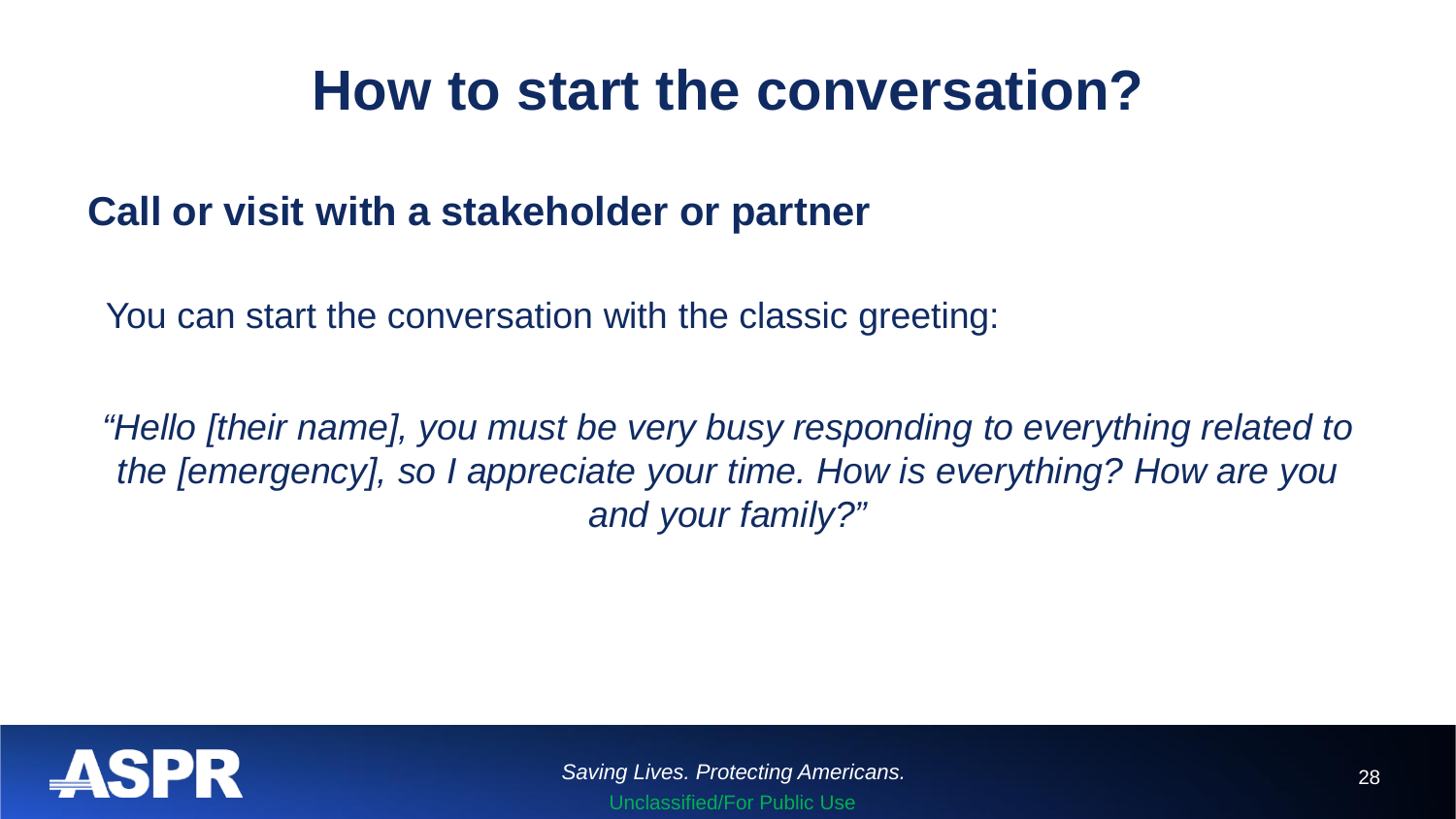## **Possible Pathways**

**Possible scenarios you could face during the conversation** 



#### **Common Conversation**

**Vulnerable Population**

**Person in Crisis**

**People or property at risk / in danger (Referral)**

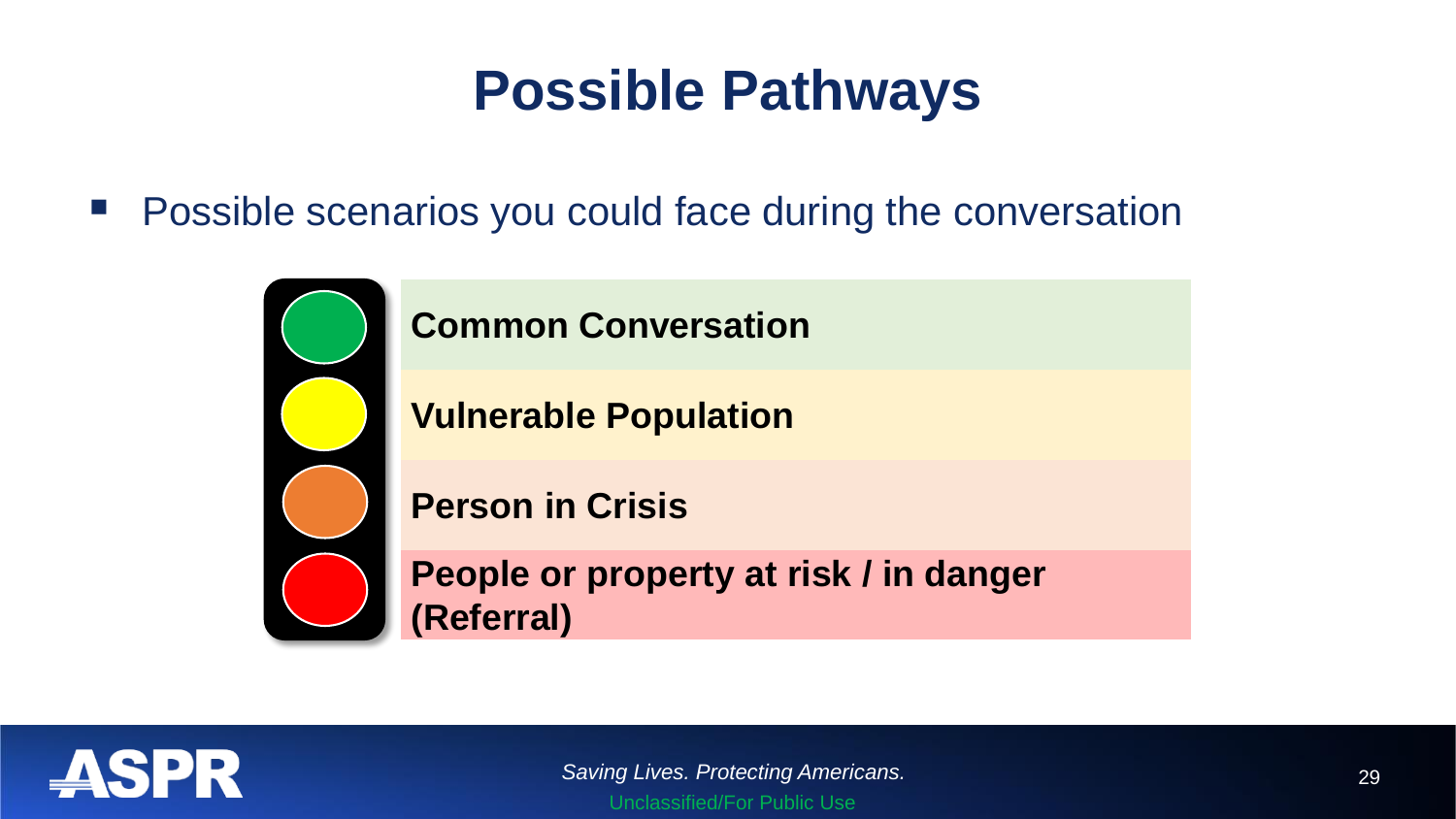## **Possible Scenario 1/4**

#### **Common Conversation**



In this type of conversation, the person could express that they feel tired, that the workload has increased, but they can continue with what was planned for the call or conversation.

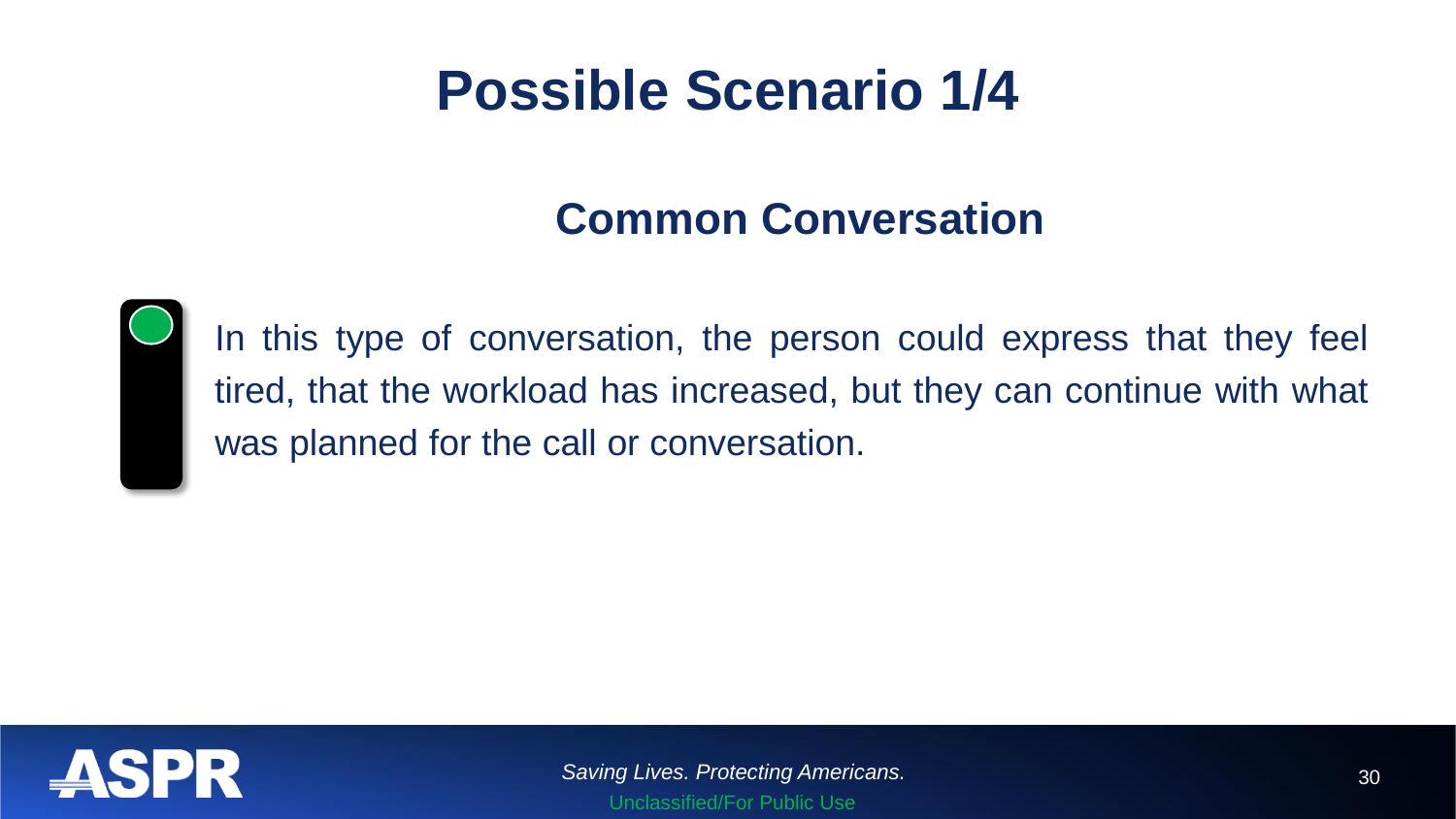## **Possible Responses and Suggested Actions**

**Possible Responses Suggested Actions** 

"I'm doing well. Thank you for reaching out. What's going on?"

"I'm glad to hear that, despite the emergency we're facing."

"Things are a bit crazy right now. But we are managing."

"I understand. Is continuing with our planned activities possible, or do we need to adjust schedules?"

"I'm okay. What was left for us to do?"

Offer to resend the agreed-upon activities and dates. Continue as planned. Try to take some of the burdens off their plate.



**Saving Lives. Protecting Americans.** 31 Unclassified/For Public Use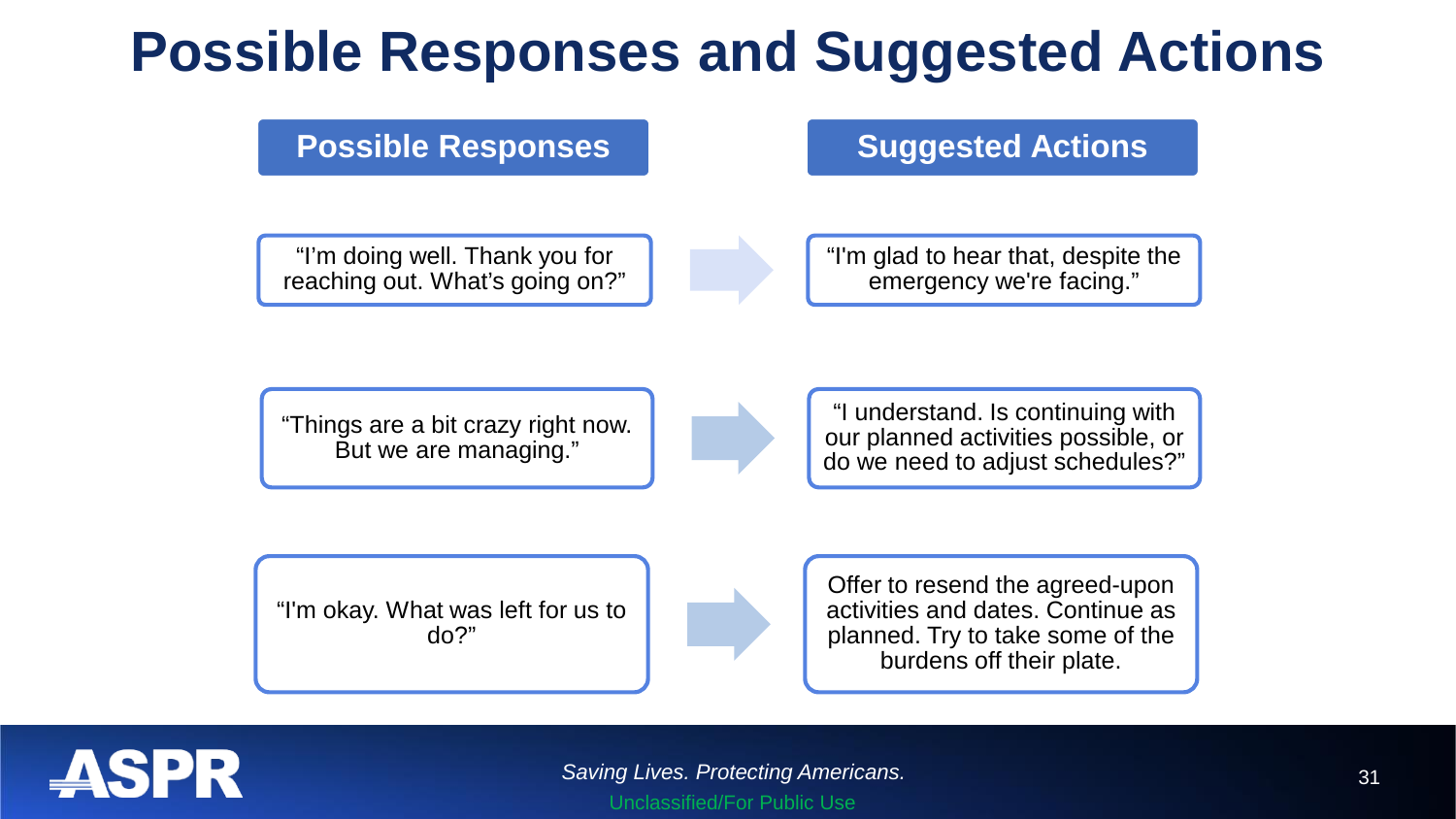## **Possible Scenario 2/4**

#### **Conversation with Vulnerable Population**



In this conversation the person may express that they are experiencing stress, anxiety, and concerns about the situation. In addition to the problems in their workplace, they might share personal issues (home, family, etc.). Time for conversation is limited by the burden of responsibilities, and the new challenges of emergency response.

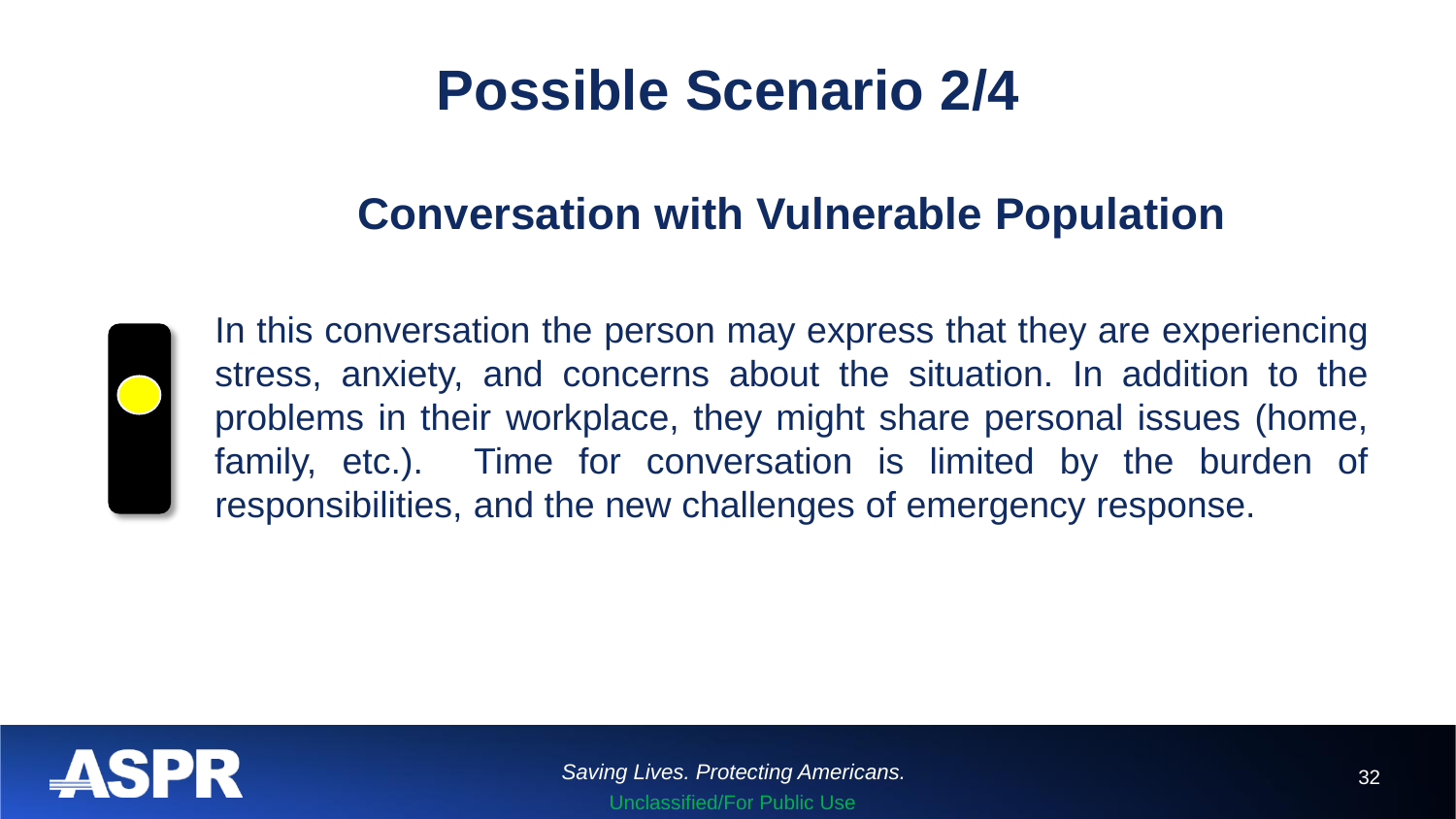## **Possible Responses and Suggested Actions**

#### **Possible Responses Suggested Actions**

"I'm feeling a little stressed. We must be vigilant in preventing an outbreak in our facility, and I'm still working once I get home. It's crazy."

Compassionately listen to them and abstain from making any judgments; validate their feelings.

You can say:

"What you're going through must be hard. I would be feeling stressed too. I can check for resources available to help reduce stressors." (Please wait for their response and forward their request for information to the supervisor, lead or person in charge).

Continue: "The last time we spoke, we agreed to (continue work as scheduled)."

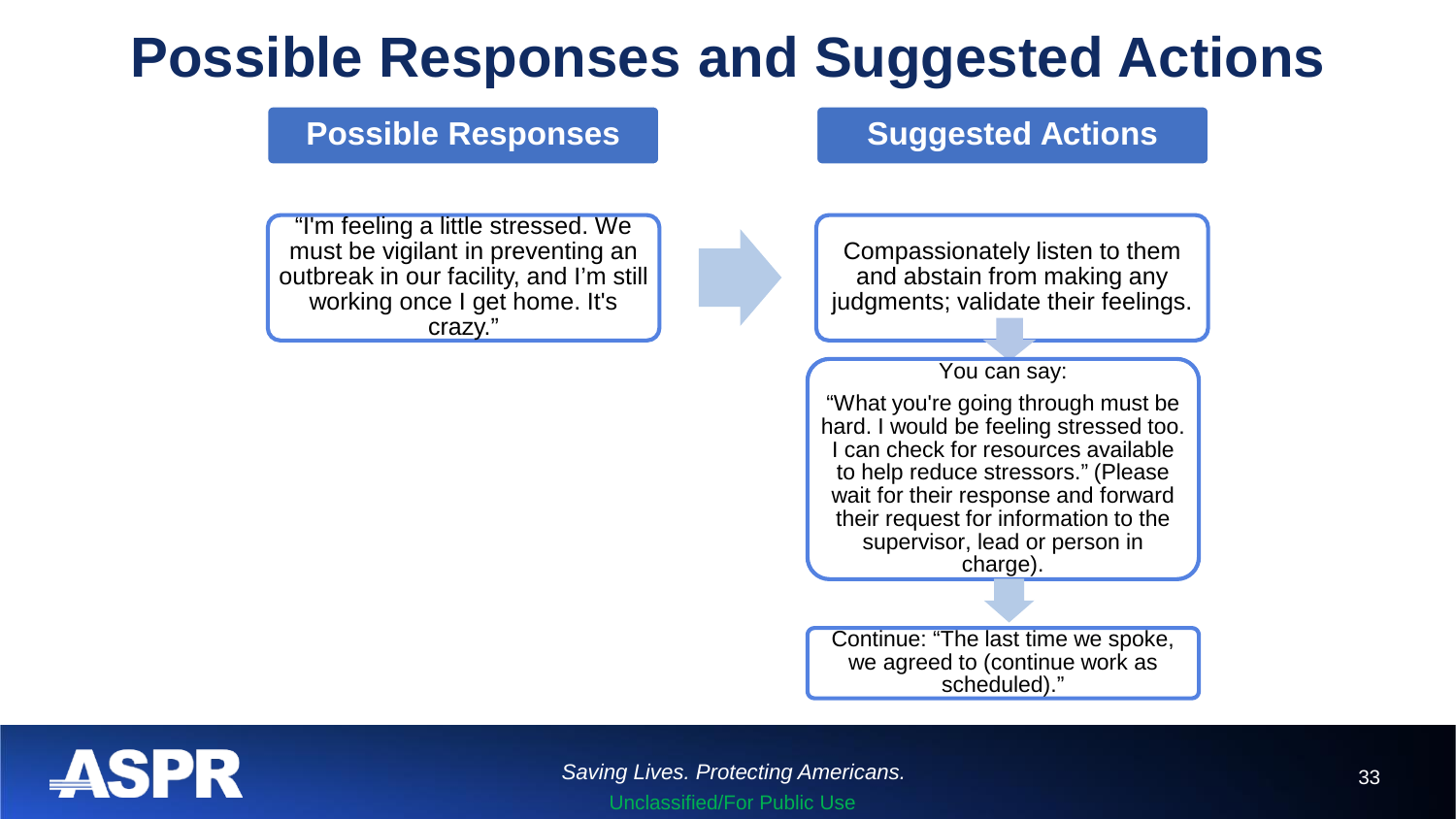## **Possible Scenario 3/4**

#### **Conversation with a Person in Crisis or Cumulative Stress**



In this conversation the person may begin to cry and feel that they have lost control of the situation. The person might express frustration, high levels of stress and decision-making difficulties. Because the person is not emotionally stable, the purpose of the conversation cannot be met.

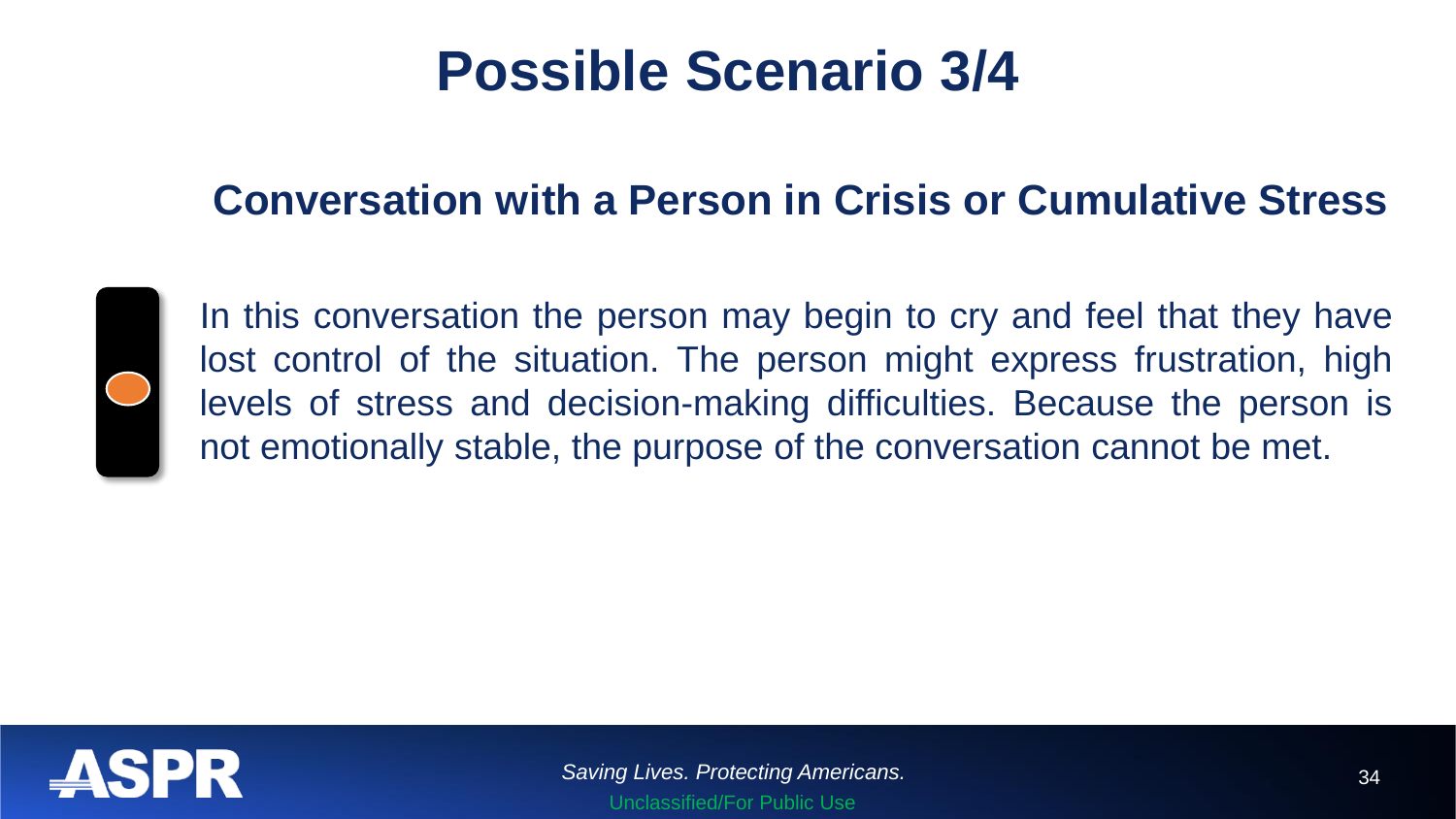## **Possible Responses and Suggested Actions**

#### **Possible Responses**

"I can't take any more of this; I can't sleep, I can't eat. I am risking infecting my family, and people are not aware of the danger. I'm fed up!"

Person is exhibiting acute stress, starts crying uncontrollably and hyperventilating, and an emotional crisis occurs.

#### **Suggested Actions**

Compassionately listen to them without making any kind of judgment; validate their feelings.

If trained to provide Psychological First Aid (PFA), practice what you have learned.

Offer support resources. (Refer to List of Mental Health Resources).

Let them know you can always reschedule the activities if needed.

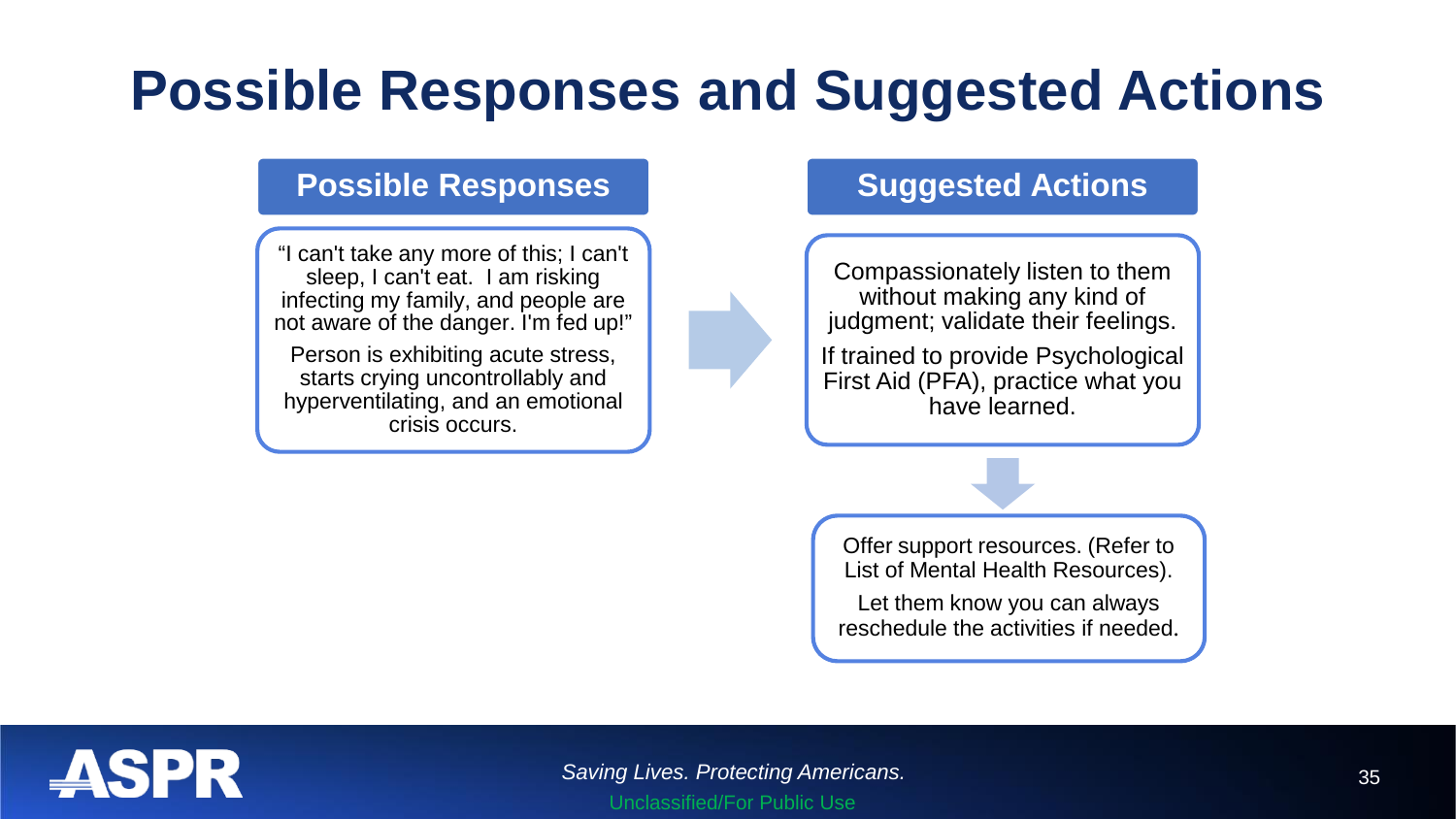## **Possible Scenario 4/4**

#### **Conversation with a Person at Risk or in Danger**



There are three dangerous situations to which attention must be paid. These are suicidal and homicidal ideation and property damage. A suicidal threat is the verbal or written expression of the desire to kill oneself or die. A homicidal threat is a verbal or written expression of harming other people. Property damage endangers both the belongings of the person making the threat and others. You should take immediate action as soon as you identify that the life or property of the person you are talking to, or others is in danger. Cancel the agenda or plans you had scheduled for that meeting, and immediately refer the situation to a mental health professional.

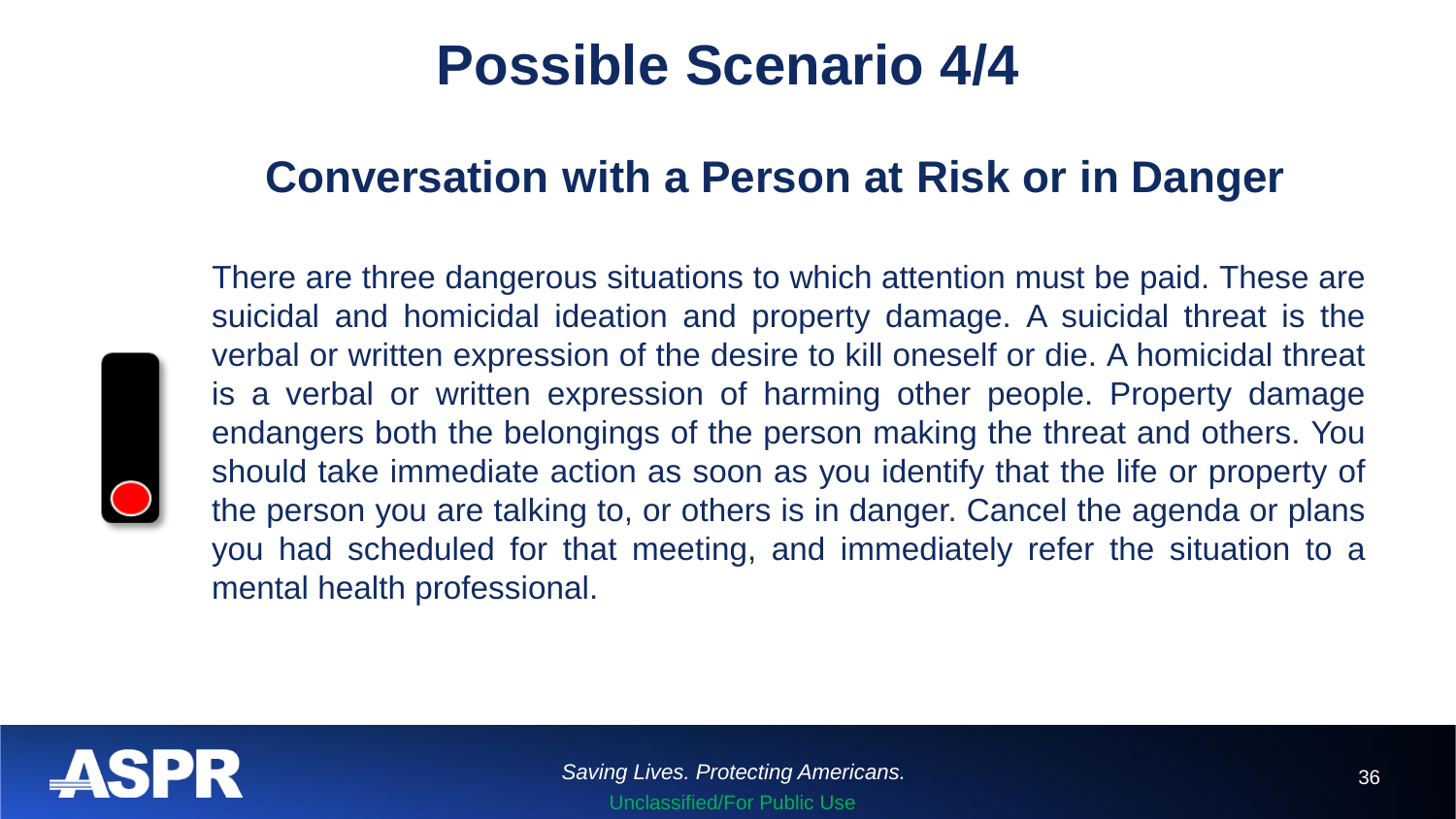## **Possible Responses and Suggested Actions**

#### **Possible Responses Suggested Actions**

**I can't handle this situation anymore**. So many responsibilities at work, it's been several months since I've had a day off and **my work is not appreciated**. I lost my home after the earthquakes and my family says **they can't help me**. I have been thinking for several days about **how to escape from this situation. I thought about taking some pills from my husband so I would never wake up**."

"**They don't understand me here**. After all that has happened, **I feel that they do not support me**. There is a co-worker who thinks I am his slave. I wouldn't even want to see him here ever again. **I have thought of hurting him**."

"I understand that these days have been very difficult and with a lot of work. It would be good to seek help from a professional to have another solution other than taking your own life."

Don't leave the person alone. Ask for support and look for a mental health professional.



**Saving Lives. Protecting Americans.** 37 Unclassified/For Public Use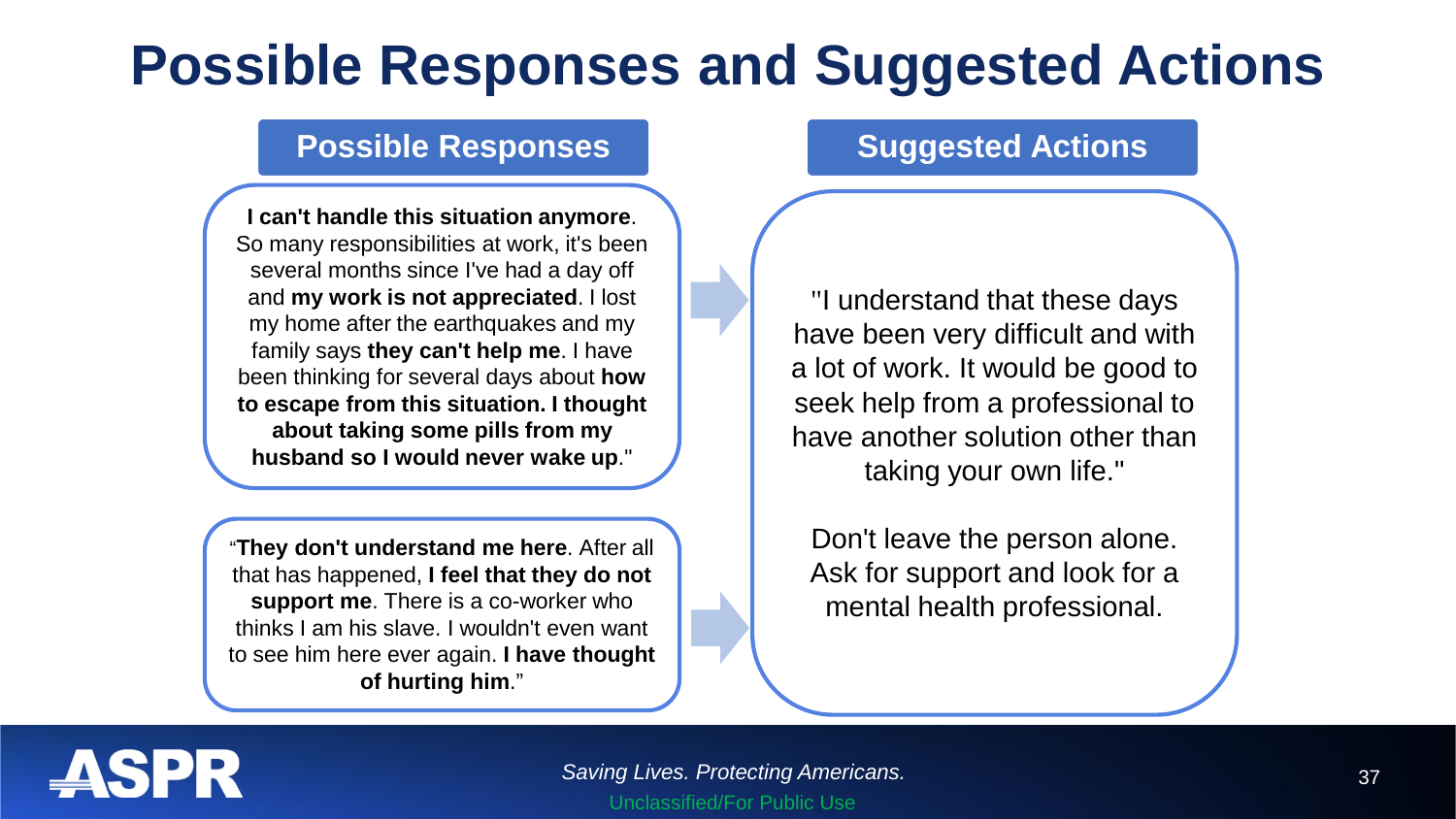## **Possible Referral Signs**

| <b>Behavioral</b>                                                                                                                                                                   | <b>Emotional</b>                                                                                                                                                          | <b>Physical</b>                                                                                                                                                           | <b>Cognitive</b>                                                                                                                                                                                                                                                                                           |  |
|-------------------------------------------------------------------------------------------------------------------------------------------------------------------------------------|---------------------------------------------------------------------------------------------------------------------------------------------------------------------------|---------------------------------------------------------------------------------------------------------------------------------------------------------------------------|------------------------------------------------------------------------------------------------------------------------------------------------------------------------------------------------------------------------------------------------------------------------------------------------------------|--|
| <b>Disorientation</b><br>Excessive use of<br>drugs or alcohol to<br>handle the situation.<br><b>Violent behavior</b><br>$\Box$<br>Unable to take care<br>of themselves or<br>others | Sadness / crying<br>⊔<br><b>Irritability</b><br>Anxiety / fear<br>⊔<br>Hopelessness /<br>⊔<br>despair<br><b>Feeling guilty</b><br>⊔<br><b>Emotionally</b><br>disconnected | <b>Physical discomfort</b><br>$\Box$<br>(somatization)<br><b>Difficulty sleeping</b><br>⊔<br>Changes in eating<br>⊔<br>patterns<br>Fatigue / exhaustion<br>⊔<br>Agitation | Difficulty to make<br>❏<br>decisions<br>Difficulty concentrating<br><b>Difficulty</b><br>ப<br>communicating<br>Difficulty to remember<br>⊔<br>Concerns about death<br>ப<br>and destruction<br>Suicidal / homicidal<br>thoughts<br>Hallucinations (see,<br>u<br>hear, and feel things<br>that aren't real). |  |

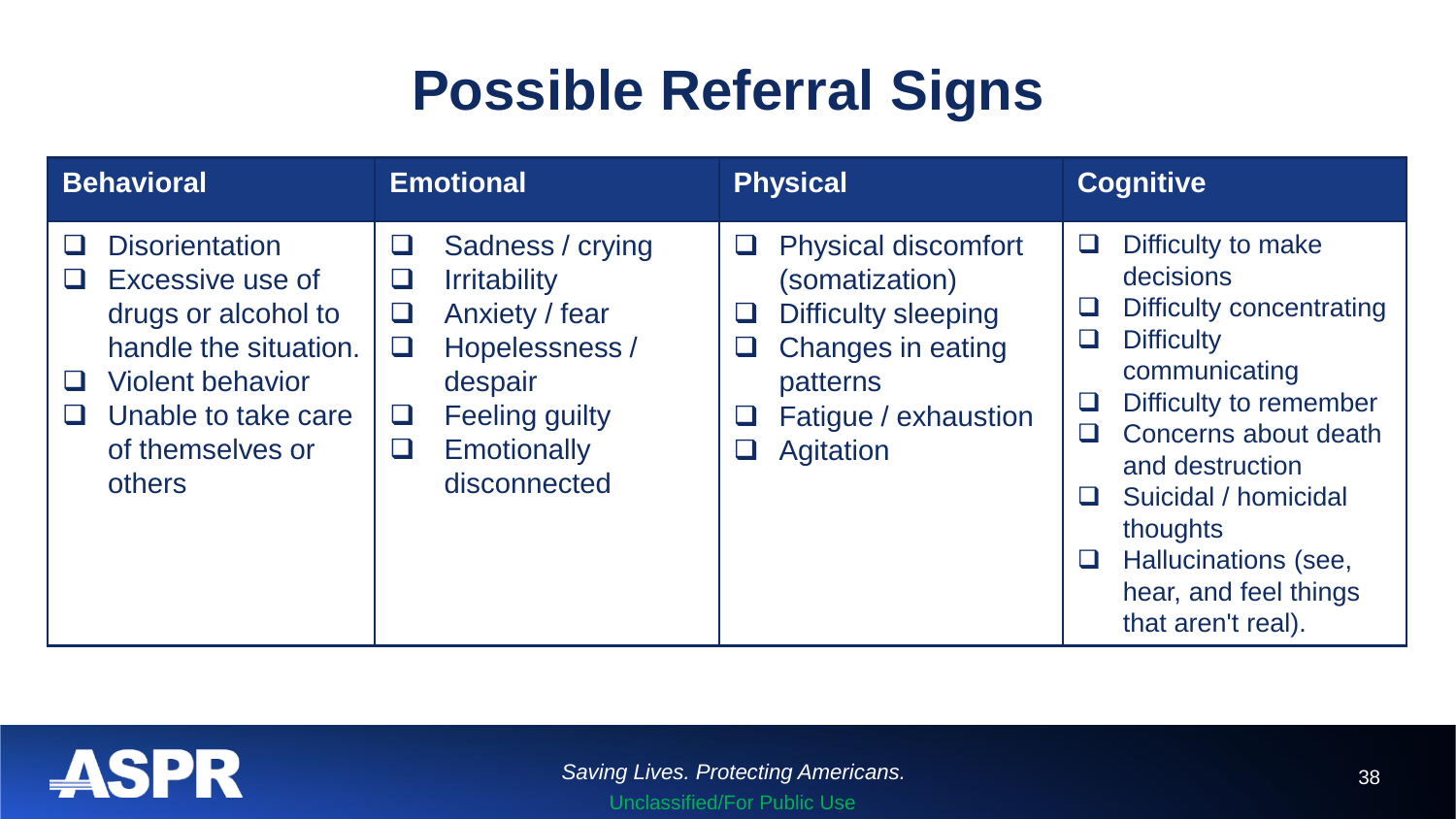

# **STEP 3:**

## *Provide Available Resources in other Areas like Self-care, Stress Management and Resiliency for Responder's Personal Use*

Unclassified/For Public Use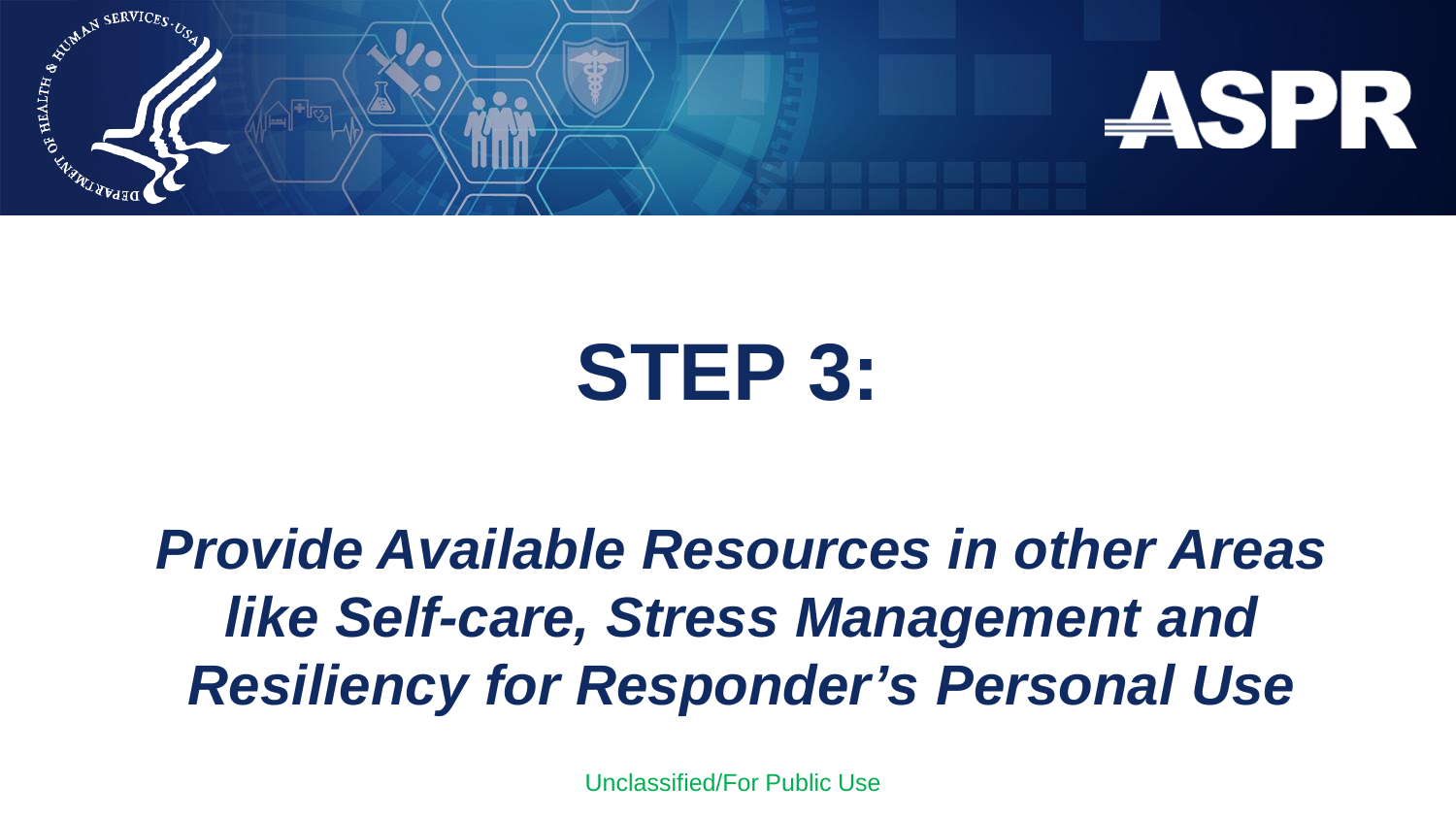## **Signs of Burnout and Secondary Traumatic Stress**

| <b>Signs of Burnout</b> |                                                                                                                                                                                                                                                                                                                                                                                                                               |                                                               | <b>Signs of Secondary Traumatic Stress</b>                                                                                                                                                                                                                                     |
|-------------------------|-------------------------------------------------------------------------------------------------------------------------------------------------------------------------------------------------------------------------------------------------------------------------------------------------------------------------------------------------------------------------------------------------------------------------------|---------------------------------------------------------------|--------------------------------------------------------------------------------------------------------------------------------------------------------------------------------------------------------------------------------------------------------------------------------|
|                         | Sadness, depression, or apathy<br><b>Easily frustrated</b><br>Blaming of others, irritability<br>Lacking feelings, indifferent<br>Isolation or disconnection from others<br>Poor self-care (hygiene)<br>Tired, exhausted, or overwhelmed<br>Feeling like:<br>A failure<br>$\circ$<br>Nothing you can do will help<br>$\circ$<br>You are not doing your job well<br>$\circ$<br>You need alcohol/other drugs to cope<br>$\circ$ | $\bullet$<br>$\bullet$<br>$\bullet$<br>$\bullet$<br>$\bullet$ | Excessively worry or fear about something<br>bad happening<br>Easily startled, or "on guard" all of the time<br>Physical signs of stress (e.g., racing heart)<br>Nightmares or recurrent thoughts about the<br>traumatic situation<br>The feeling that others' trauma is yours |

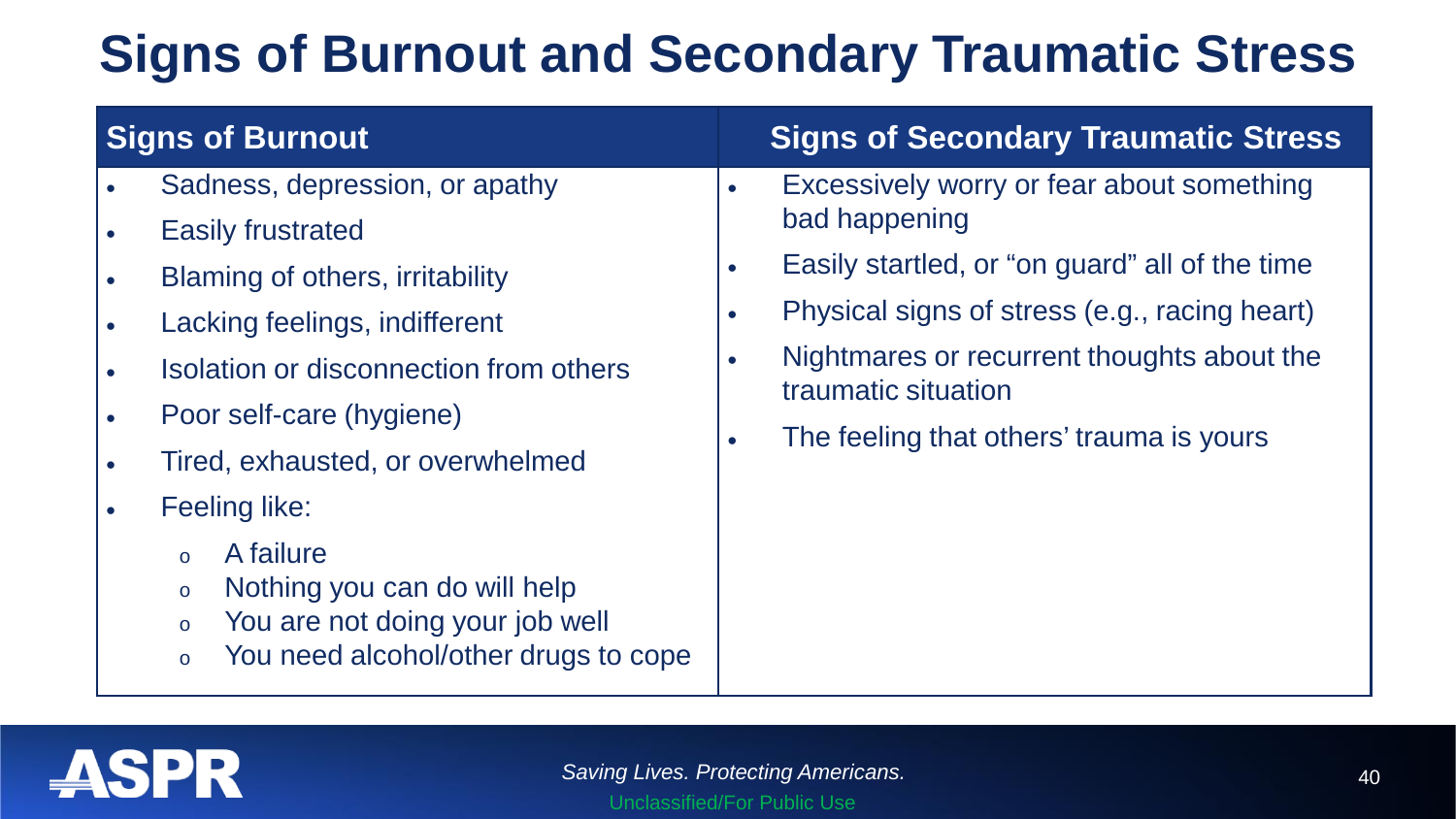

# **Self-care Recommendations**

## **Available Resources in Areas like Self-care, Stress Management and Resiliency for Responders**

Unclassified/For Public Use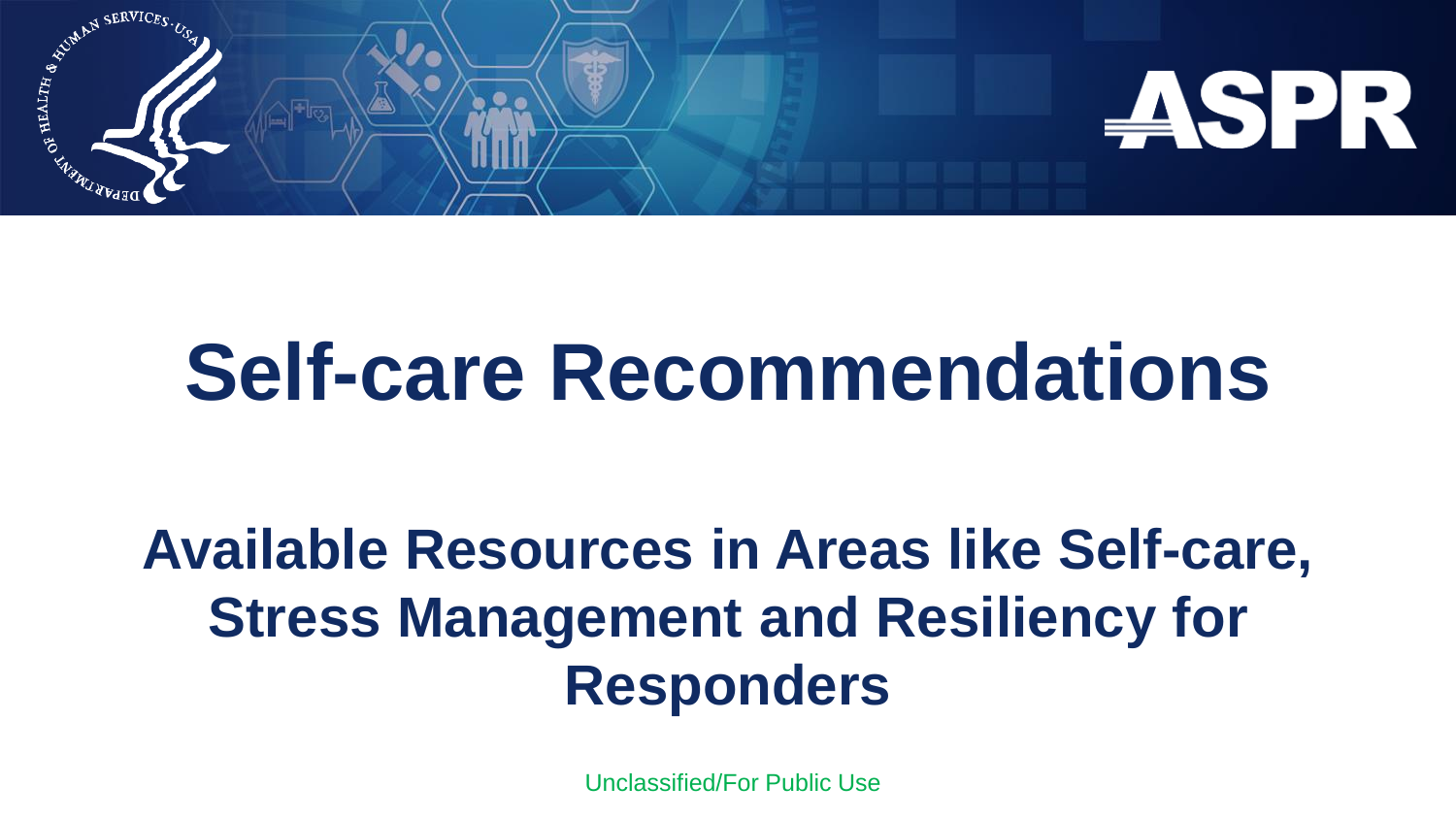## **Self-Care Recommendations**

- Sleep well
- Attend your physical health
- $\blacksquare$  Find a healthy balance
- Take time to relax
- Be patient
- Recognize your limits
- Laugh
- Build your resilience

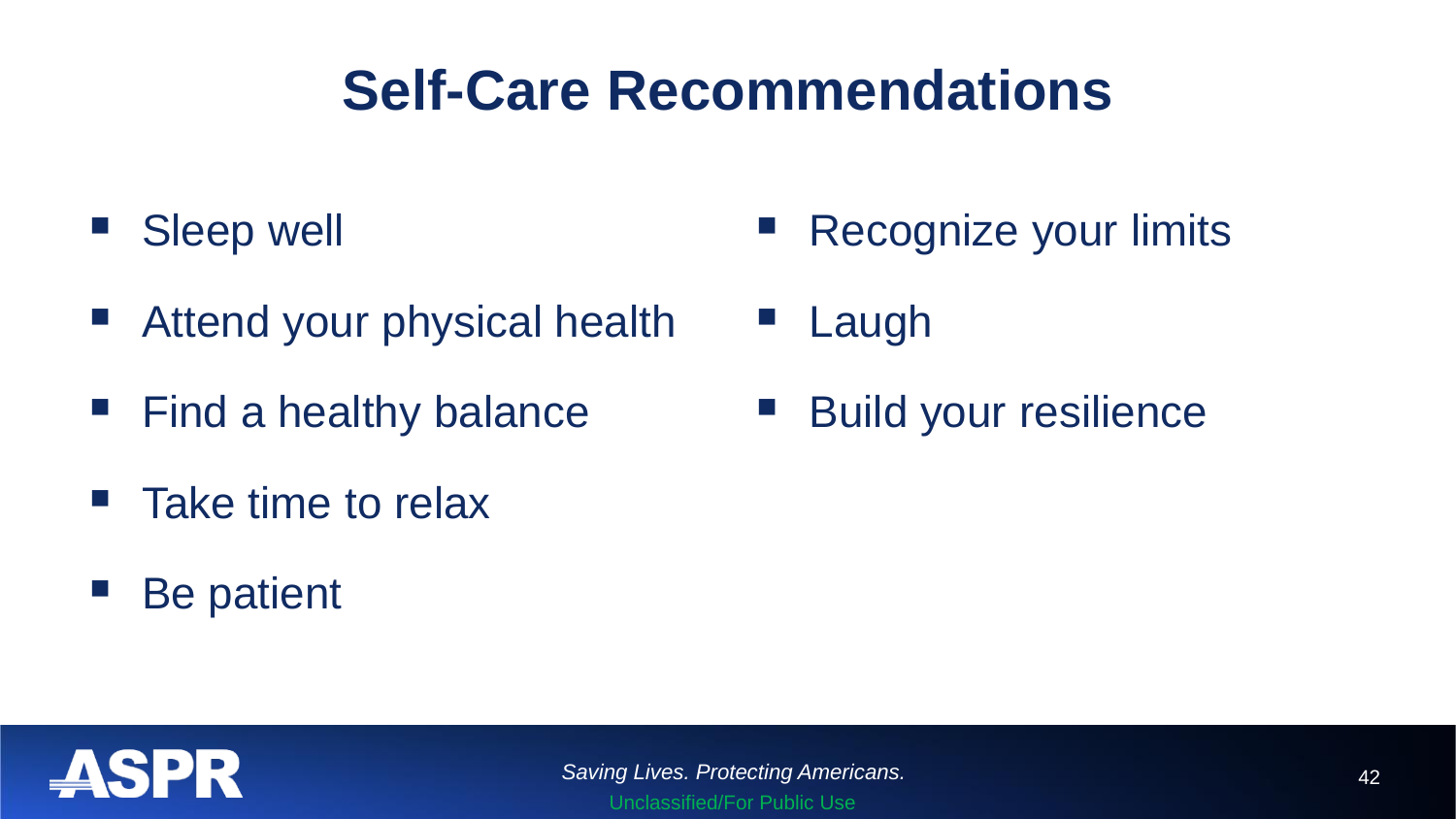## **[SAMHSA Resources \(digital publications\)](https://store.samhsa.gov/?v=professional_and_research_topics&f%5b0%5d=population_group:5298)**

- Tips for Healthcare Professional: Coping with Stress and Compassion Fatigue
- Preventing and Managing Stress
- Identifying Substance Misuse in the Responder Community
- Tips for Disaster Responders: Understanding Compassion Fatigue
- Returning to Work
- Adjusting to Life at Home
- Helping Staff Manage Stress When Returning to Work

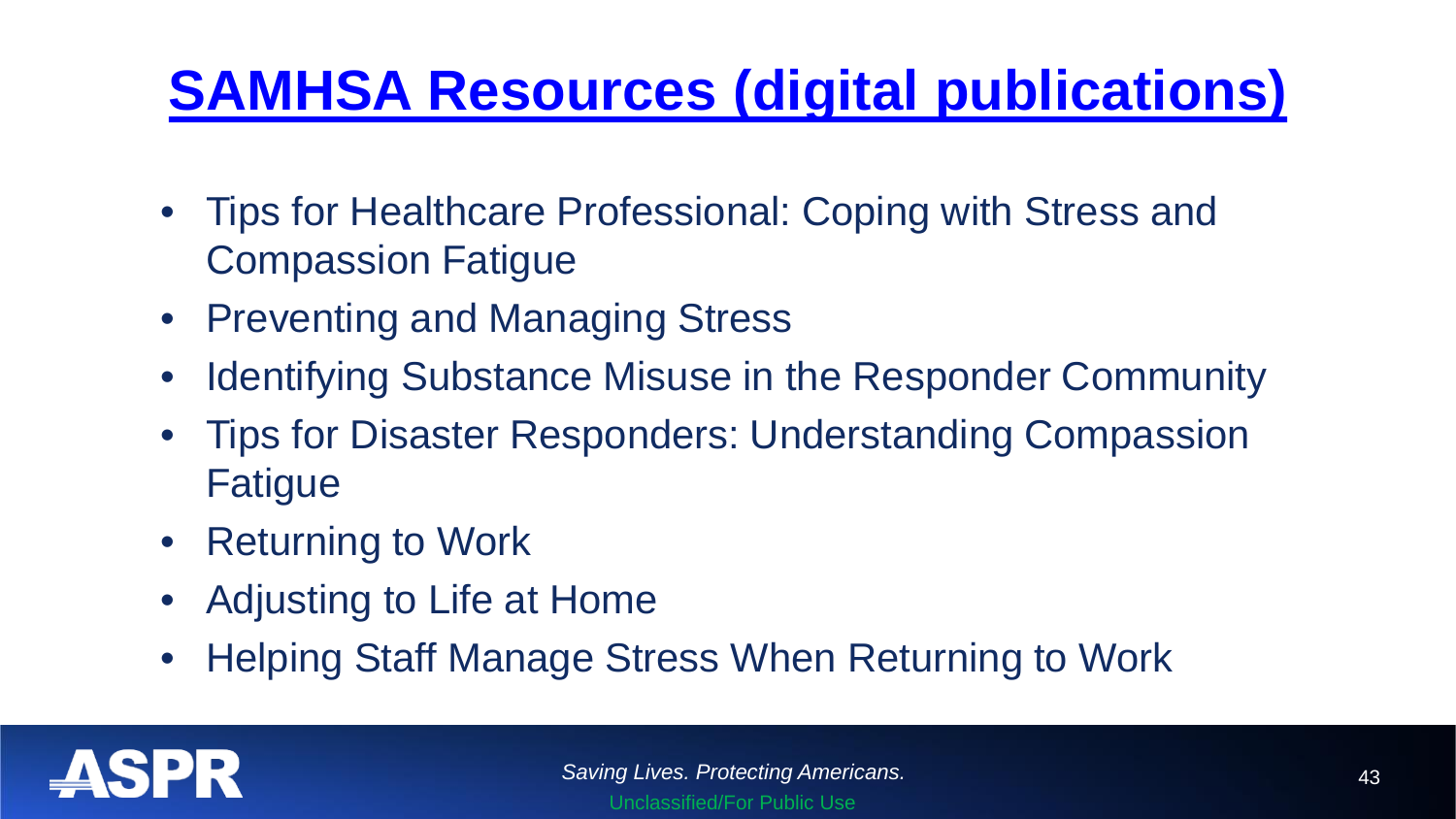## **[SAMHSA Coping Tips for Traumatic](https://www.samhsa.gov/find-help/disaster-distress-helpline/coping-tips) Events and Disasters**

- Emotional distress can happen before and after a disaster. Coping strategies include preparation, self-care, and identifying support systems.
- SAMHSA's National Helpline
	- This Helpline provides 24-hour free and confidential treatment referral and information about mental and/or substance use disorders, prevention, and recovery in English and Spanish.
	- 1-800-662-HELP (4357)

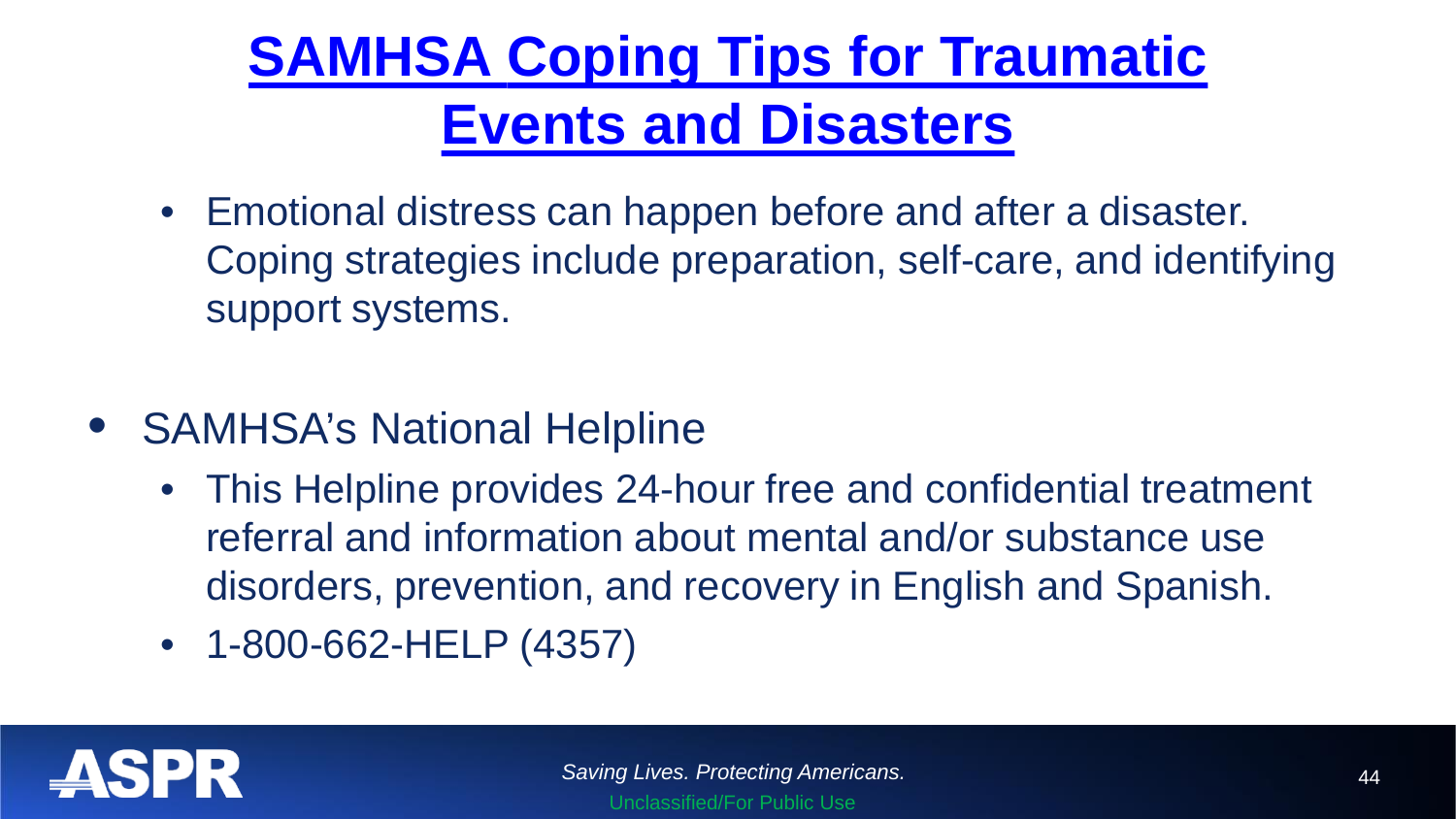## **[CDC: Emergency Responders](https://emergency.cdc.gov/coping/responders.asp)**

- Tips for taking care of yourself
- During a Response: Understand and Identify Burnout and Secondary Traumatic Stress
- Get support from team members: Develop a Buddy System
- Responder Self-Care Techniques
- The National Institute for Occupational Safety and Health (NIOSH)
	- Traumatic Incident Stress
	- Publications

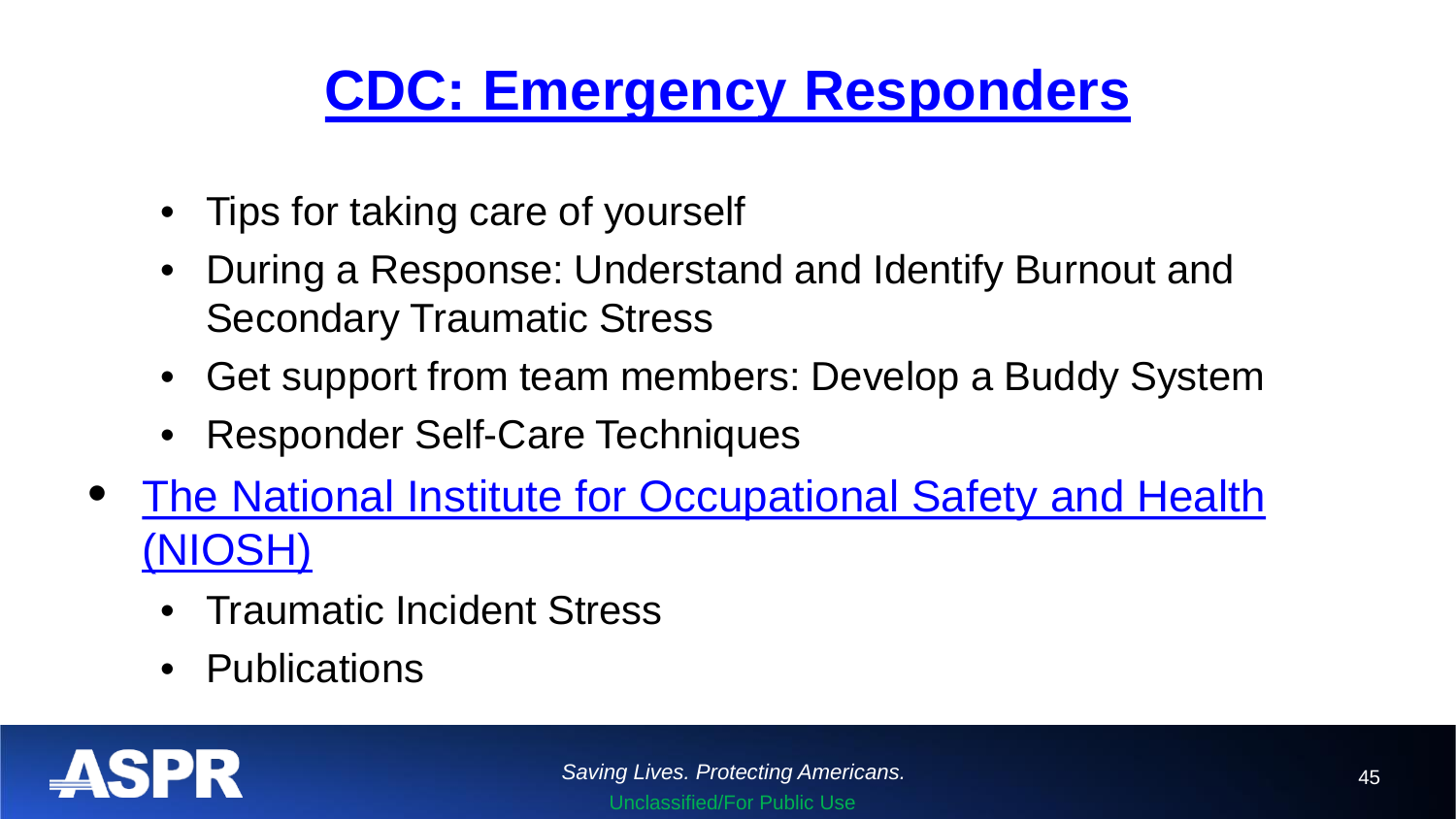## **[CDC: Healthcare Workers](https://www.cdc.gov/coronavirus/2019-ncov/hcp/mental-health-healthcare.html)**

• How to Cope with Stress and Build Resilience During the COVID-19 Pandemic

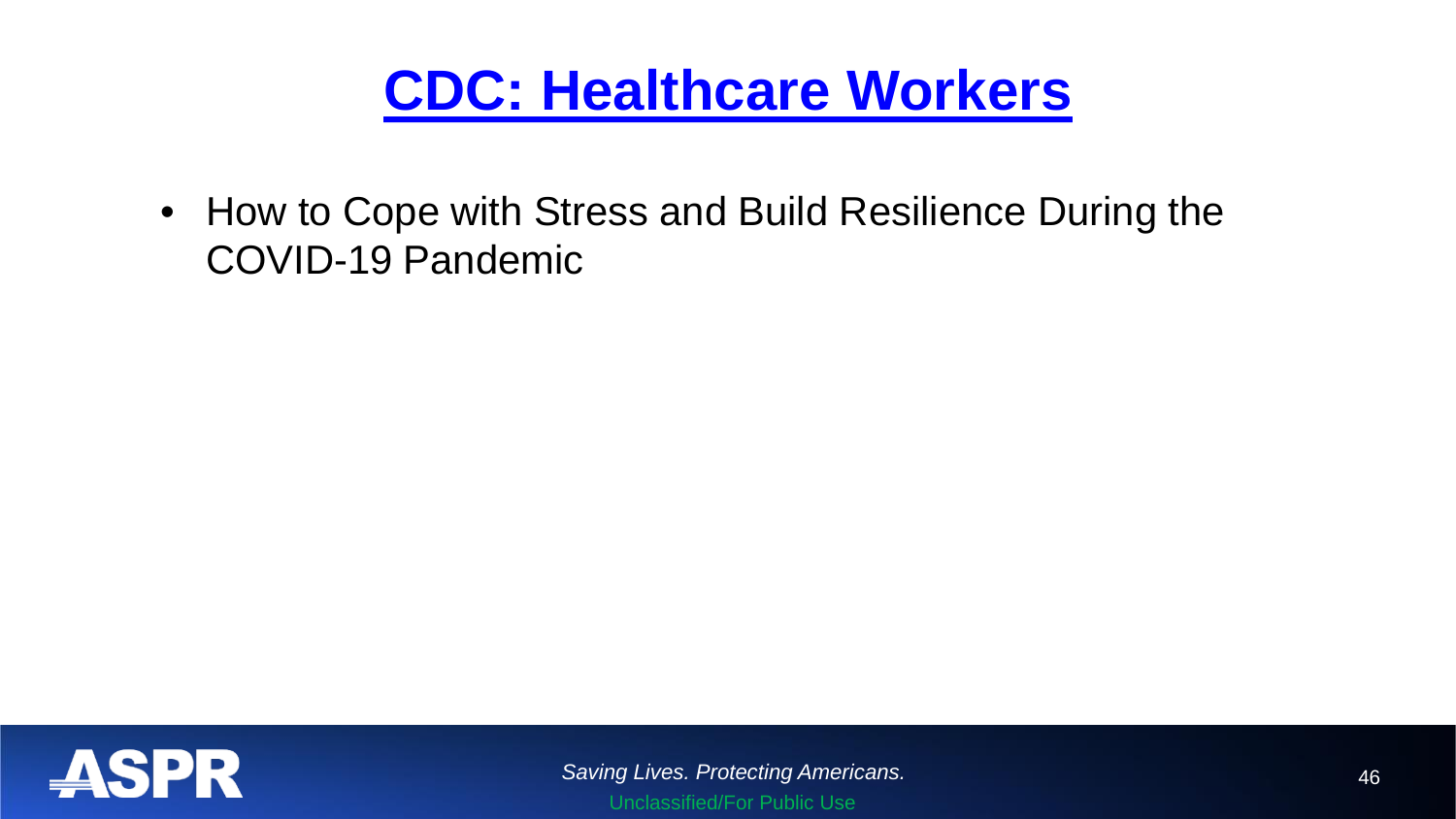## **Additional Resources / Services**

#### [Disaster Distress Helpline](https://www.samhsa.gov/find-help/disaster-distress-helpline)

- Provides 24/7, 365-day-a-year crisis counseling and support to people experiencing emotional distress related to natural or human- caused disasters.
- 1-800-985-5990

#### [National Suicide Prevention Lifeline](https://suicidepreventionlifeline.org/)

- The Lifeline provides 24/7, free and confidential support for people in distress, prevention and crisis resources for you or your loved ones, and best practices for professionals.
- 1-800-273-8255

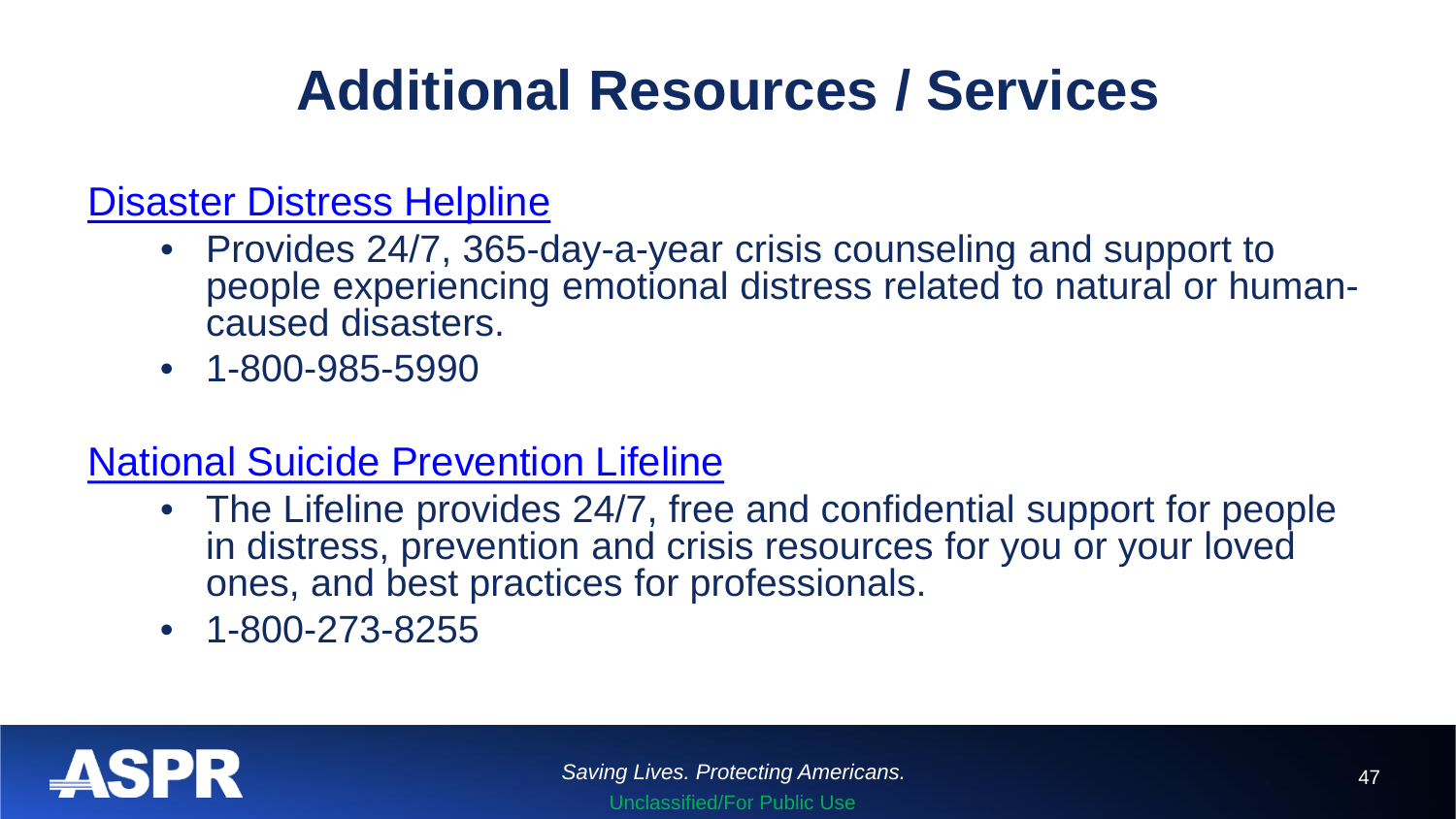## **[Americares Learning Portal](https://lms.americares.org/)**



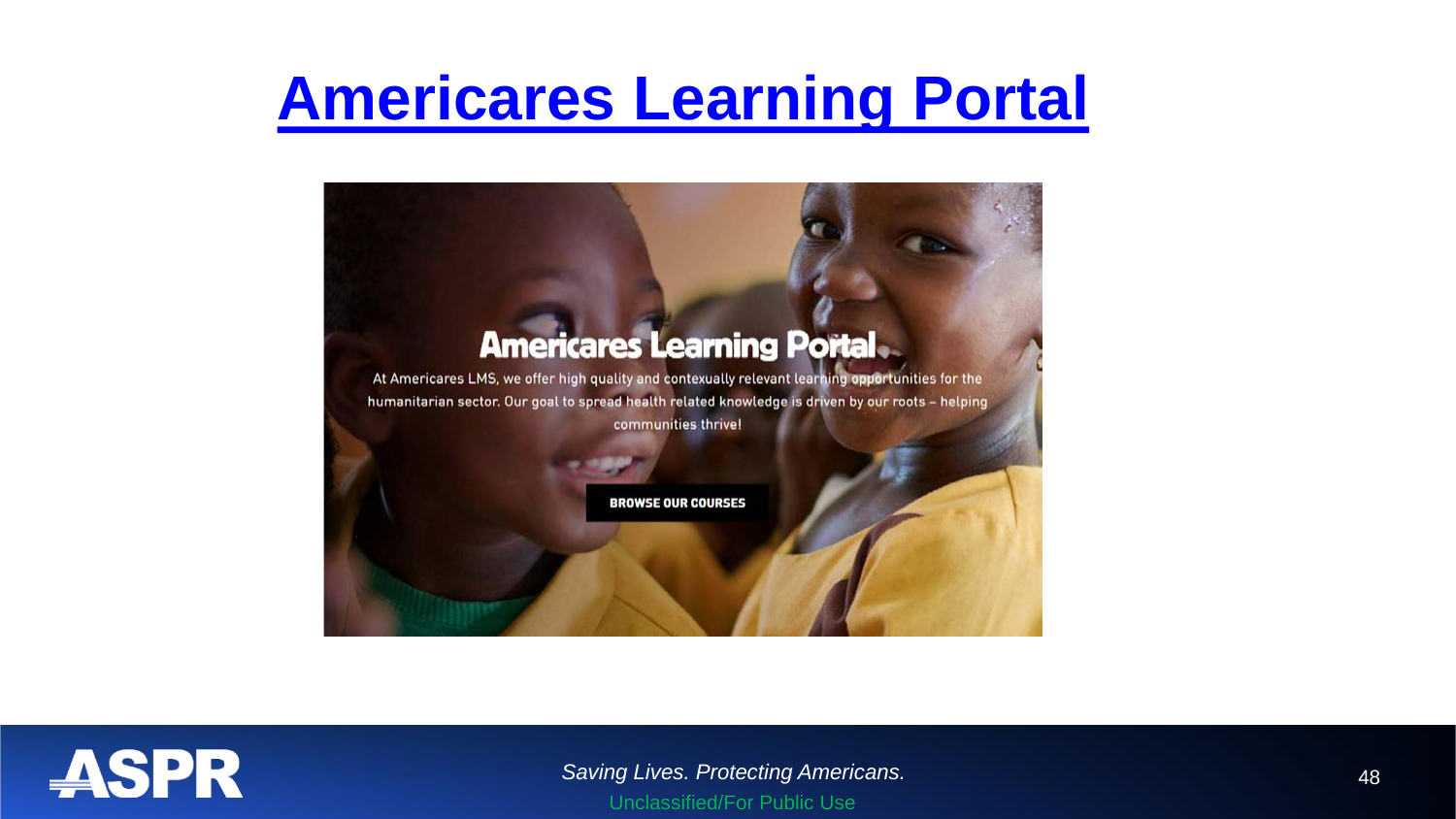## **Americares MHPSS Resources**

Service providers and first response teams related workshops:

- The burden of being a mental health provider
- Anxiety management and teamwork strategies
- Defusing and peer support
- Resilience and coping for healthcare providers
- Psychological First Aid (PFA)
- Crisis Management and Intervention





#### **Service Catalogue**

Mental Health and **Psychosocial Support Program** 

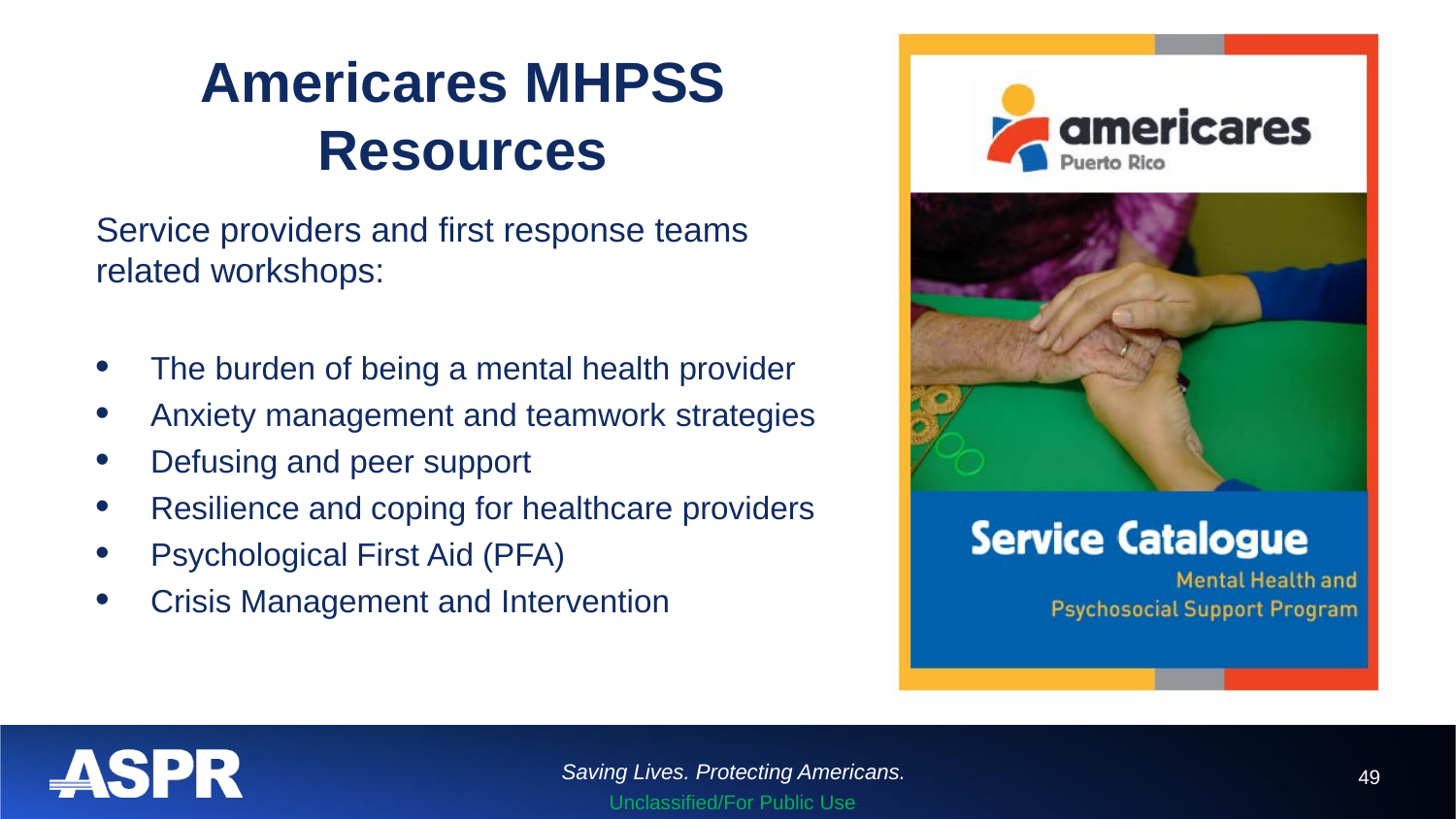## **Let's Review**

- **Prepare for any stressful situation**
- **Exeryone reacts differently**
- **Practice being compassionate and empathic**
- Review what you have learned in previous trainings
- Take care of your mental health

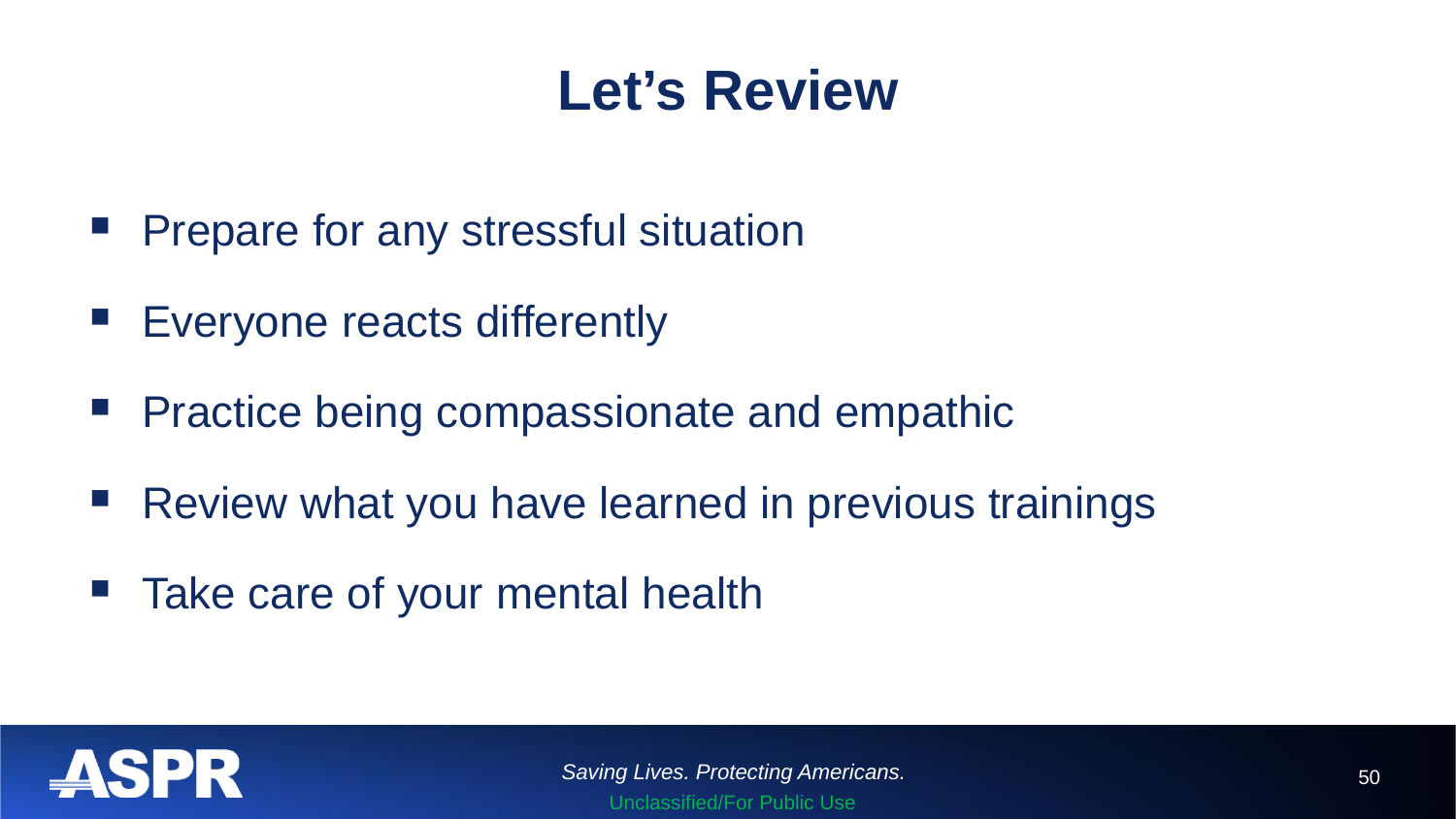## **Conclusion**

Natural disasters are events beyond our control. But with tools like this guide to promote a compassionate and empathic dialogue with stakeholders, we can prepare ourselves with strategies to better cope with them and consider the people who work with us. This guide can be helpful in any work setting. Agencies or organizations usually have programs to assist employees if a disaster or other event impacts their lives. It is important to note that this guide is not intended as a substitute for the services offered by agencies but rather as an extra resource that brings together some of the best practices from a psychoeducational approach.

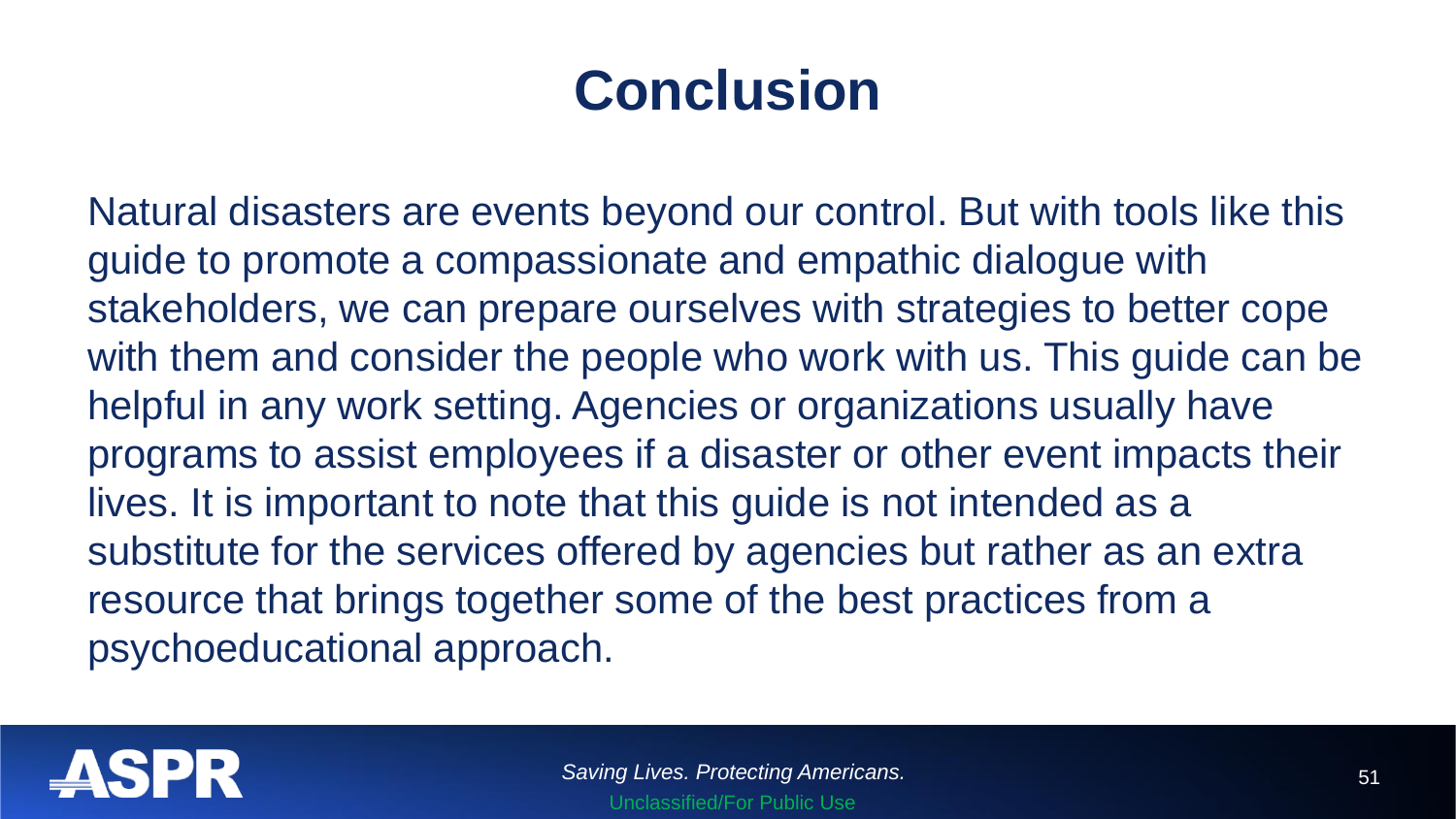## **Any questions?**

[hhsrecovery3.hsvc@hhs.gov](mailto:hhsrecovery3.hsvc@hhs.gov)



*Saving Lives. Protecting Americans.* 52 Unclassified/For Public Use